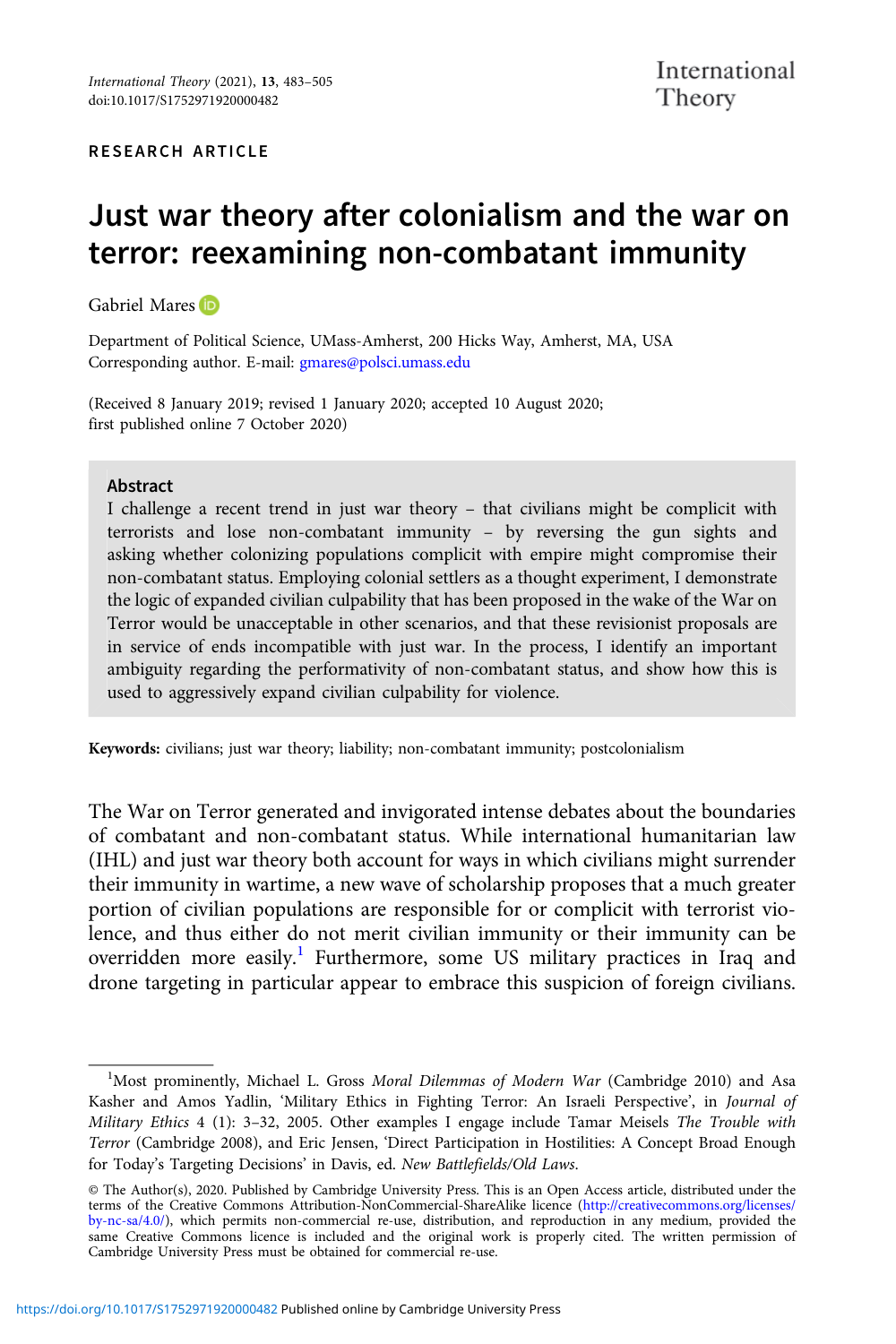A simple response to these innovations would be to reassert the importance of broad civilian immunity based on human rights, empathy, or international law.<sup>2</sup> This essay, by contrast, takes the logic of broadened conceptions of direct participation in hostilities and narrowed civilian immunity at face value and asks whether traditional understandings of direct participation in hostilities obscure ways in which civilians may be party to repression and violence. This question can be examined in a novel way by focusing on colonial situations, in which settlers both demand violence against indigenous populations and engage in systematic expropriation and denial of rights and sovereignty to others. Such a reframing allows us to explore and critique the logic driving recent critical reassessments of civilian complicity, but with the gun sights metaphorically reversed: asking whether the citizens of Western, colonial states might be justly targeted. It is easier to theorize that others may not have the right to traditional protections than to question whether 'we' might not merit those protections. In addition to challenging the logic employed by Gross [\(2010\)](#page-21-0) and others, this postcolonial reversal illuminates two additional problems surrounding non-combatant immunity. There is an unacknowledged ambiguity as to whether the combatant/non-combatant distinction in just war theory is based on performative roles or inherent identities. $3$  In addition, many of the recent critical reassessments of civilian immunity are in service of (often punitive) ends which are ultimately incompatible with both just war theory and IHL.

Reframing the question of immunity around the colonial context can be used not only in refuting the logic of theorists like Gross, Jensen, Meisels, and others, but in changing the questions we ask about contemporary conflict, especially surrounding occupations, terrorism, and insurgencies. By exploring a narrow theoretical possibility for justly targeting those who actively participate in permanent occupations and the denial of sovereignty, I determine that the demands and complications of the real world, specifically the perils of reliable distinguishability, effectively eliminate this possibility and that attempts to overcome the problem of non-combatant distinguishability result in targeted killing or punishment, rather than direct targeting.<sup>4</sup> Because punishment and targeted killing are not traditionally considered legitimate ends in just war, I argue that this means attacking such targets would be unjust and they must be dealt with through other means.

The theoretical argument in this essay focuses on indigenous populations that directly target settler colonists as part of a rebellion in order to establish their own political authority.<sup>5</sup> This essay is divided into five sections. The first section introduces the relevance of postcolonial critique to ethics in war. The second

<sup>&</sup>lt;sup>2</sup>This sort of broad reassertion of civilian innocence is found in Seth Lazar's [\(2015\)](#page-21-0) response to leading 'revisionist' accounts of just war theory.

<sup>&</sup>lt;sup>3</sup>This problem is addressed historically in Kinsella with reference to the constitutive part that gender roles – not simply the identity of womanhood – played in understandings of how immunity was constituted in early Church writings (Kinsella [2012](#page-21-0), 31). <sup>4</sup>

<sup>&</sup>lt;sup>4</sup>Questions of *jus ad bellum* and right authority are beyond the scope of this essay: for present purposes, I am working on the assumption that at least *some* anti-colonial resistances would meet these standards.

<sup>&</sup>lt;sup>5</sup>Settlers that come from the mother country that fight to secede and establish their own nation in which they subordinate or do not respect the rights of indigenous populations remain in the category of aggressors against the territorial integrity and political sovereignty of the indigenous population, for example Rhodesia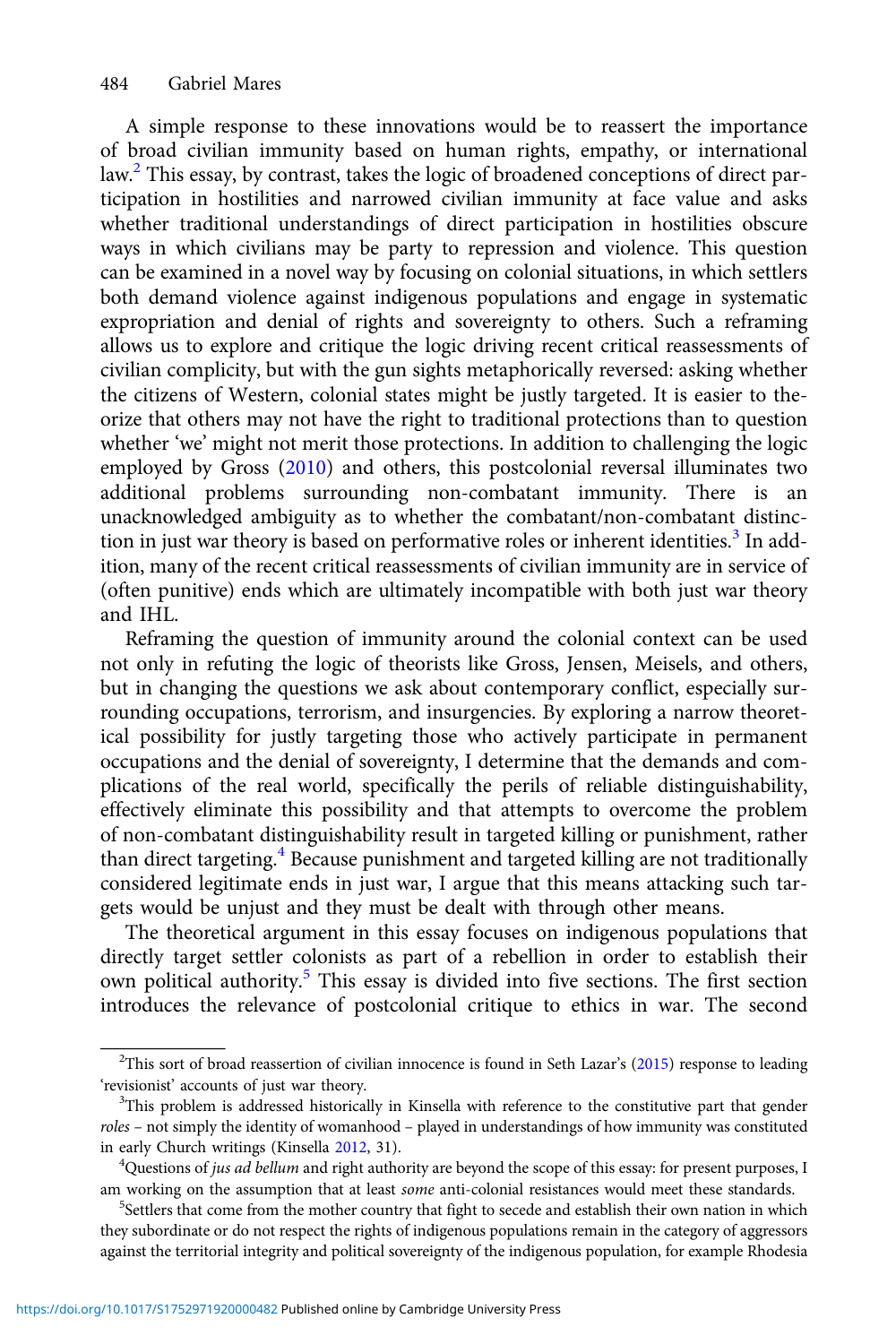section presents an overview of recent work that seeks to limit eligibility for noncombatant immunity because of supposed complicity with terrorists and terrorist organizations. The third examines the construction of non-combatant immunity in both just war theory and IHL, and explores an ambiguity regarding role and identity that plagues the determination of combatant status in both traditions. The fourth section presents the theoretical challenge of reassessing the validity of traditional just war categories in the colonial context. Here an argument is advanced that challenges the assumption that colonial settlers, because they do not bear arms, are not directly participating in hostilities. The theoretical exploration allows a richer interaction between political history and just war theory by de-centering the European nation-state as the grounds for theorizing ethics and war, and critically engaging the logic of expanded civilian complicity. The fifth section asks: would it be possible to justly target settler colonists under revised logics of just war theory and IHL? This inquiry proceeds by examining the role of the settler in a colonial system's territorial aggression. Through this, I explore a narrow theoretical possibility for a just form of settler targeting. However, I demonstrate that this form of targeting is made impossible by the real world consideration of distinguishability. I use this conclusion to argue against attempts to narrow civilian immunity since the War on Terror.

## The enduring relevance of the colonial

Settlers in a colonial context are a helpful analogy for re-examining civilian immunity because of the ways in which their participation in the colonial project – even when not carrying out violence themselves – were simultaneously an integral part of and justification for domination. Today, membership or affiliation, indirect participation, responsibility, guilt, and expansive understandings of collateral damage have all been cited to justify killing civilians when attacking terrorist targets. But these same justifications can also be recognized in the colonial context.

While the importance of colonial concepts might seem to have abated because of the dearth of classic colonial situations in the modern world, $6$  they continue to exert a strong influence on the world. Concepts pioneered after the end of formal colonialism may be guided by a strong colonial logic if they were developed with reference to the colonial world. A central aim of postcolonial scholarship is to illuminate and challenge these concepts.<sup>7</sup> Within just war theory, critiques of anti-colonial violence are the basis of a broader critique of terrorism, $\frac{8}{3}$  arguing that such violence could never be justified because it intentionally attacked noncombatants. Thus, the colonial looms large in just war concept formation.

When discussing terrorism in the Algerian war for independence, Michael Walzer invokes a scene from the film 'The Battle of Algiers' in which a cafe

and apartheid South Africa. Their secession experience is distinct from an indigenous population's fight for independence and will not be considered here.

<sup>&</sup>lt;sup>6</sup>In this paper I do not consider territorial disputes in which two parties have historical–cultural claims to territory to be Modern colonial contexts. In particular, the cases of Kosovo and Israel–Palestine have too many overlapping claims to treat thoroughly here.

 ${}^{7}E.g.$  Mamdani [1996,](#page-21-0) Anghie [2005](#page-20-0).

Walzer [2000,](#page-22-0) Elshtain [2007](#page-20-0), Johnson [1999.](#page-21-0)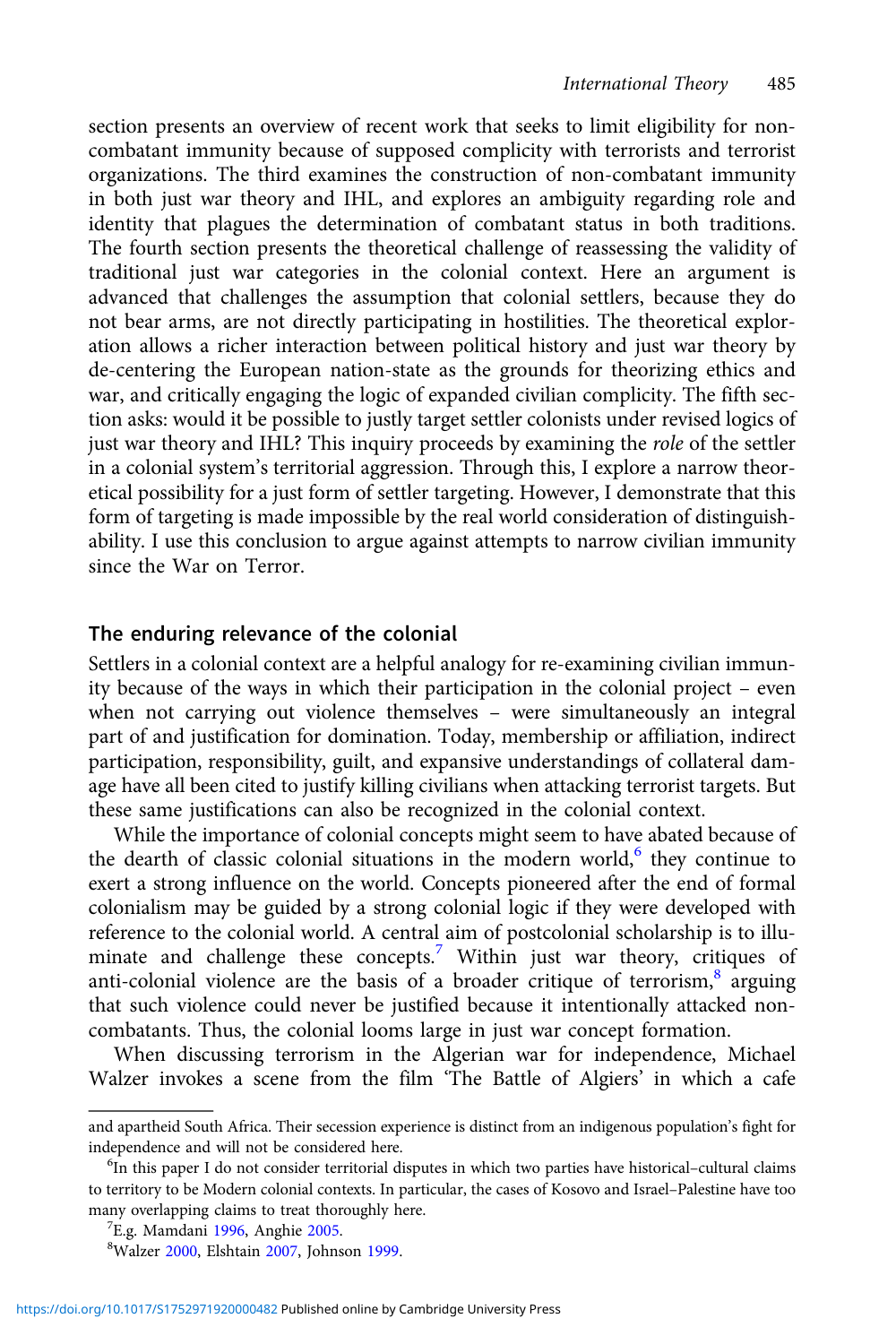frequented by French Algerians is bombed by Algerian rebels. He uses this to highlight the indiscriminate character of targeting by the FLN – civilians out and about are targeted not because of any threat they pose, but rather for who they supposedly are.<sup>9</sup> Perhaps Walzer is right. To illustrate the theoretical exploration this article pursues, consider another scene from the film: a military parade down the streets of the French part of the city, with colonial citizens cheering the arrival of the French paratroopers – whose task is to crush the Algerian uprising.

Would it be legitimate for insurgent forces to bomb such a rally? Employing the logic of broadened direct participation in hostilities, I question whether both the men-in-arms and those there to cheer them might be legitimate targets. While civilians at political rallies would be immune from attack, are these settlers instead directly supporting violence? They are not only openly showing support for the deployment of the forces of the state to crush an indigenous insurgency, but for the violent continuation of a 130-year old oppression of which they are a part. In this scenario the civilians are not innocent qua blameless and, more importantly, they are participating in the occupation of territory. Should these factors cause us to reconsider their status as non-combatants? And if not, how does that judgment expose problems with other recent attempts to narrow the concept of non-combatant?

A postcolonial perspective draws more attention to agents and structures of empire, rather than treating empire as of secondary importance compared to the metropole. In this essay, I treat settler colonialism as a normal political phenomenon rather than as a rare exception. Settler colonialism is a system 'defined by unequal relationships (like colonialism) where an exogenous collective aims to locally and permanently replace indigenous ones (unlike colonialism)'. Individuals are settler colonists 'if they are part of a collective and sovereign displacement that moves to stay, that moves to establish a permanent homeland by way of displacement'. <sup>10</sup> Although James Sterba (2002) and Jeff McMahan (2010) examine the possibility of targeting settlers in the contemporary Israeli case, they frame settlers as possible exceptions to a broad norm of civilian immunity. In treating settlers as exceptions, neither examines how the structural violence of the settler goes unexamined in just war. In this essay I set aside the question of contemporary Israeli settlers and instead recognize the colonial settler as normal rather than exceptional in the history of European colonialism. I argue that treating settlers as normal reveals tensions and ambiguities in the tradition's idea of non-combatant status.

Some major just war theorists $11$  championed wars of imperial ambition and recent attempts to narrow civilian immunity largely affect non-Western peoples. Might just war be re-purposed in this millennium to challenge moralizing approaches to dehumanization and postcolonial domination? To embark on such a political path, I demonstrate that a postcolonial critique of just war can be productive theoretically. Rather than offering yet another rejection of the tradition, I use my internal critique of just war to challenge empire's new champions.

<sup>&</sup>lt;sup>9</sup>Walzer 2000, 205.

<sup>&</sup>lt;sup>10</sup>Veracini 4, [2016.](#page-22-0)<br><sup>11</sup>Elshtain [2004,](#page-20-0) Tesón [2005](#page-21-0), Johnson 2005, Walzer [2006.](#page-22-0)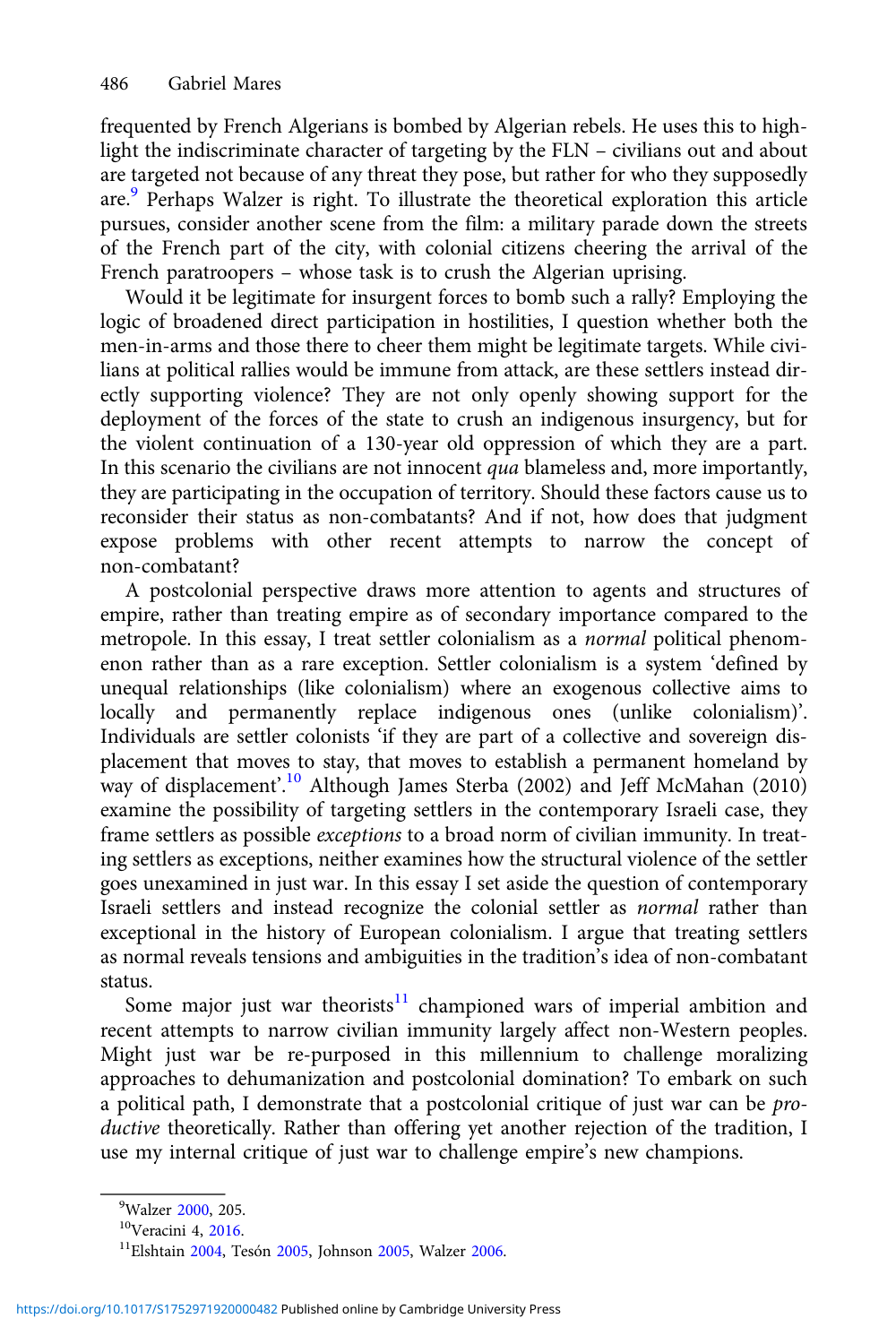#### Eroding non-combatant immunity

In conjunction with the War on Terror, there are a series of efforts to narrow eligibility for civilian immunity. Michael Gross proposes eliminating the dichotomy of direct participation/non-participation in order to introduce graduated levels of civilian participation that may justify differing levels of direct targeting, as well as non-lethal attacks against 'associated targets', which would include civilian institutions such as banks and schools.<sup>12</sup> Others propose that direct participation may be defined as encompassing all members of hostile non-state groups, regardless of individual actions – treating membership in such a group as akin to the status of unlawful combatant, that is, legitimate targets without any protections, privileges, or immunities that soldiers receive.<sup>13</sup> Jensen and Gross's positions in particular reveal a desire to differentiate *among* civilians, rather than treating civilians as a class. Tamar Miesels argues for treating 'terrorist masterminds' as targets thus permitting a level of collateral civilian death similar to targeting a munitions factory, thus eliding the difference between a mobile person and a stationary building.<sup>14</sup> Asa Kasher and Amos Yadlin hold that civilian immunity for populations that (broadly defined) support terrorists necessarily must be weaker, and that a state may prioritize protecting their own combatants at the cost of the other side's civilians in such scenarios.<sup>15</sup> Amitai Etzioni goes further, bypassing academic audiences and engaging the public through op-eds, articulating a moral defense of 'flattening' civilian neighborhoods and cities with advanced aerial weaponry in order to destroy suspected stockpiles of terrorists' weapons.<sup>16</sup>

Expanded understandings of participation and minimized notions of civilian immunity are also present in recent US military operations. In Iraq, civilians not immediately responding to ambiguous and arbitrary signals when approaching makeshift roadblocks were immediately classified as threats that had to be neutralized.<sup>17</sup> In drone warfare, 'signature strikes target anonymous suspected militants... which "in effect counts all military-age males in a strike zone as combatants… unless there is explicit intelligence posthumously proving them innocent".<sup>18</sup> In both cases, foreign bodies themselves are presumed to be violent and threatening in the absence of direct evidence of innocence – the inverse of just war's traditional approach to legitimate targeting. The Joint Chiefs of Staff have gone so far as to declare that 'hostile acts and hostile intent may not be required in some instances…Any civilian, paramilitary, or military force or terrorist(s)…that has committed a hostile act, exhibited hostile intent, or has been declared hostile by appropriate US authority' may be targeted. $19$ 

The main thrust of attempts to narrow civilian immunity and expand definitions of direct participation is directed primarily against civilian collaboration with terrorists and resistance fighters. A few scholars have taken the War on Terror as

<sup>&</sup>lt;sup>12</sup>Gross [2010](#page-21-0).<br><sup>14</sup>Meisels [2008.](#page-21-0)<br><sup>15</sup>Kasher and Yadlin [2005](#page-21-0).<br><sup>16</sup>Etzioni [2016.](#page-21-0)<br><sup>17</sup>O'Callaghan [2015,](#page-21-0) 116. <sup>18</sup>Zenko [2013](#page-20-0), 12.<br><sup>19</sup>Cited in Crawford 2013.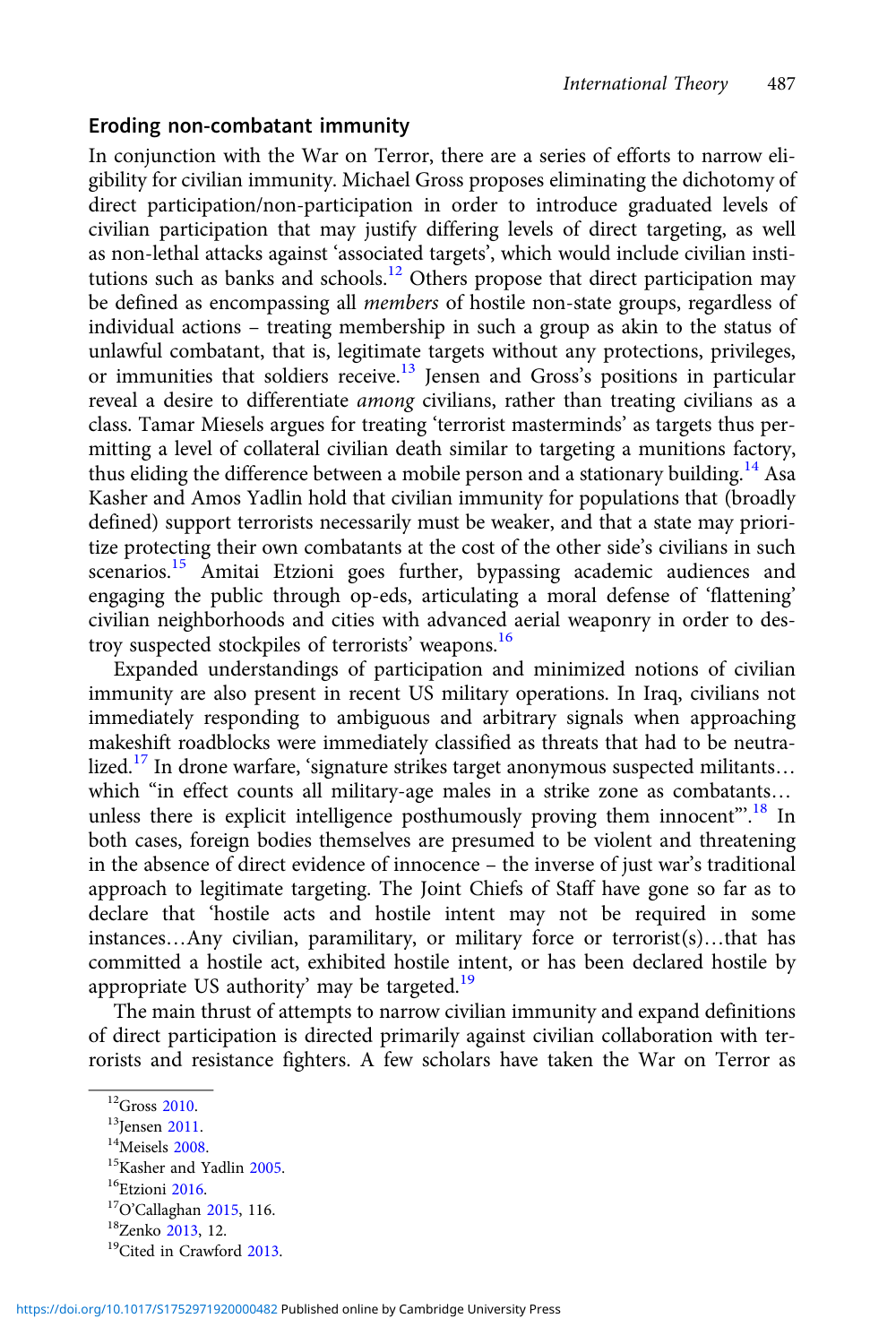an opportunity to challenge the immunity of democratic publics that authorize (through elections) aggression against other states and people. Igor Primoratz ([2002](#page-21-0)) addresses this theoretically by reframing the classification of 'innocent' as a moral judgment of blamelessness, rather than an assessment of harmlessness which might ultimately legitimate targeting as a punitive practice.

Another important recent attempt to expand civilian liability is Michael Gross' ([2015](#page-21-0)) argument that civilian participation is more like a sliding scale than a binary choice, thus the treatment of enemy civilians should also be on a sliding scale. Here he uses the ICRC's category of 'indirect participation' to promote non-lethal forms of targeting, which might include detention, disabling financial institutions, and attacking civilian infrastructure and other 'associated targets'. This builds on his earlier work (2010) but in applying it to guerrilla warfare rather than counter-terror and COIN he argues that an absolute prohibition on targeting civilians and their infrastructure denies 'just' guerrillas a fighting chance. The forms of 'indirect participation' he believes make one (non-fatally) liable to attack are traditionally understood – deliveries, logistics, anyone 'drawing a paycheck' related to the hostilities, as it were.<sup>20</sup> By contrast, this essay examines whether structural forms of oppression, namely settler colonialism, might expand our understanding of 'direct participation' – rendering its participants liable to lethal targeting.

#### Civilian immunity in just war theory and international humanitarian law

The principle of civilian immunity is central to modern laws and ethics of war. Often interchangeably referred to as civilians, non-combatants, or innocents, they are understood to be immune from direct targeting in war. There are concrete ways in which this class of people forfeit their immunity – Michael Walzer argues that combatants are defined as people who 'effectively bear arms', while Additional Protocol 1 (1977) to the Geneva Conventions defines the loss of civilian immunity as due to 'direct participation in hostilities'. These two views do not overlap perfectly, but at a basic level both implicate those who threaten violence while maintaining a broad understanding of who should not be targeted.

The terminology for different ways of killing civilians in conflict zones is important. The primary distinction is between direct targeting and collateral death. The direct targeting of civilians who are not directly participating in hostilities is unjust, while the collateral death of such civilians may be just. If a civilian becomes a direct participant in hostilities, she is directly targeted by an opposing force not as an individual who should be punished (although she may be liable to prosecution if she is an unlawful combatant), but as a direct threat. Two forms of unjust direct targeting of civilians are punishment (the retributive killing of civilians) and the instrumental killing of civilians (killing civilians in order to weaken an enemy's morale or ability to fight). Direct targeting is also different than targeted killing, a neologism describing assassination, in which targets are selected on information gathered in advance, rather than reacting to observing direct participation in hostilities.<sup>21</sup> These terms are not necessarily mutually exclusive – in the real world,

 $^{20}$ Gross [2015](#page-21-0), 74.<br> $^{21}$ Gross 2015, 74.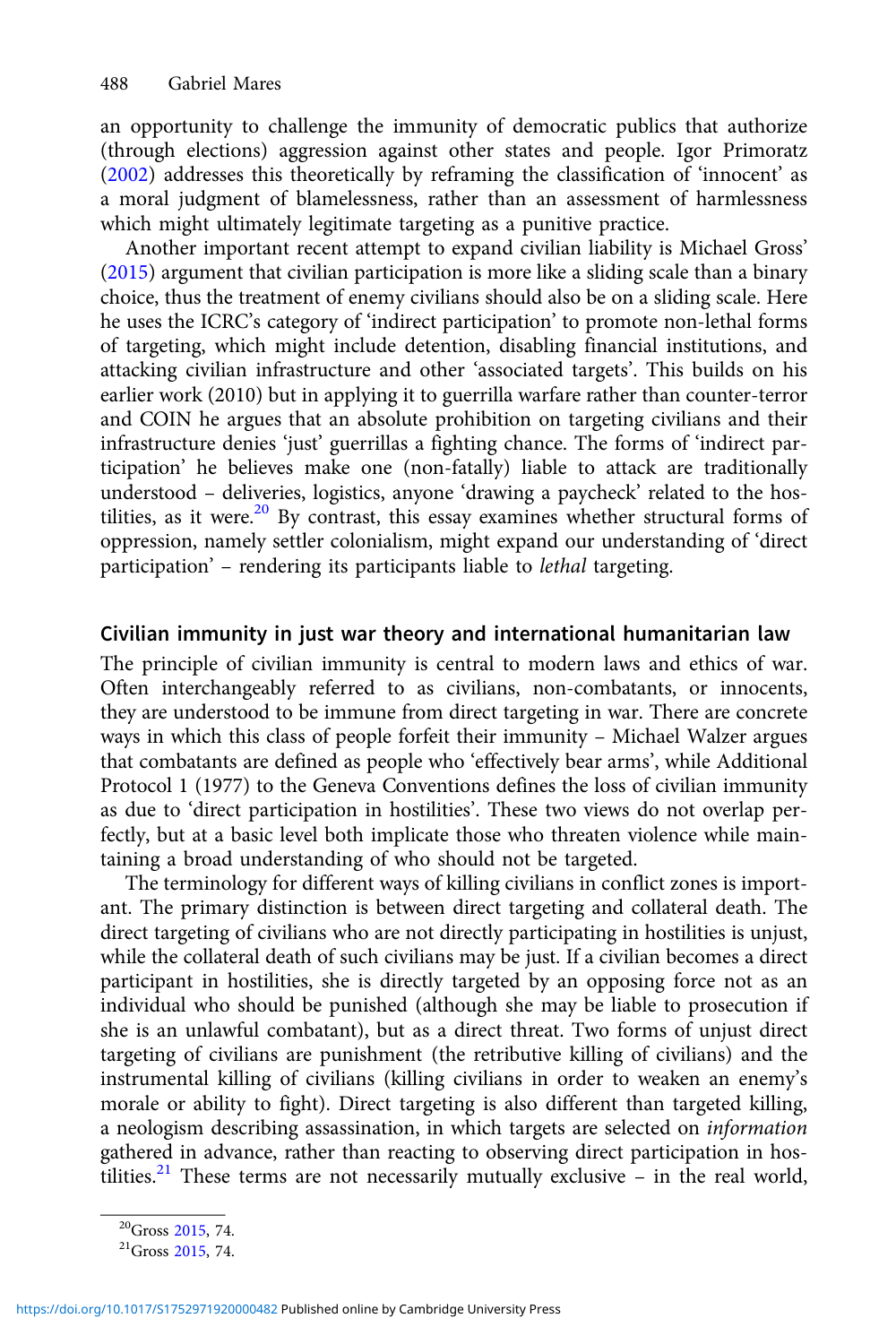some overlap is common. It is important, however, to clarify and isolate the intervention this essay makes: the argument advanced herein is about direct targeting, and questions solely about collateral death, targeted killing, and punishment are beyond the scope of the argument.

It is important to engage just war and IHL simultaneously. Treating law as legitimate without reference to an outside ethical judgment can result in uncritical analysis of compliance that simply affirms whatever assumptions, interests, or prejudices may have guided the drafting and ratification of law.<sup>22</sup> Just war is a philosophical, juridical, and theological tradition which does not always agree with IHL in its principles or conclusions, although they have a reciprocal relationship – just war theory influenced sources of IHL, and just war theorists now regularly cite IHL.<sup>23</sup> Evaluating non-combatant immunity simultaneously through just war and IHL may prevent a study from falling into empty formalism.

To update the just war tradition, Walzer draws on Articles 2(4) and 51 of the UN Charter as well as the 1974 General Assembly definition of aggression in order to argue that the primary crime in the international sphere is the crime of aggression. 'Every violation of the territorial integrity or political sovereignty of an independent state is called aggression'.<sup>24</sup> The most recognizable form of aggression is military invasion. Thus, according to just war theory, a war to expel aggressors (a war of self-defense) is automatically just. Whether it is fought in a just manner, however, is a different question.

The principle of discrimination is the codification of the idea that there are legitimate and illegitimate targets. Armed forces must discriminate between directly attacking military targets and civilians. By embracing a distinction between who may and who may not be attacked, just war theory argues that the realities of war do not preclude, but in fact mandate, moral decisions. People 'have a moral standing independent of and resistant to the exigencies of war…Combatants give up their right not to be harmed by themselves threatening harm; non-combatants are people who have not done so and thus still possess that right'.<sup>25</sup>

When defining the combatant/non-combatant distinction in Just and Unjust Wars, Walzer speaks of soldiers as a 'class' that is vulnerable to attack because of the threat of violence this class presents. Non-combatant, though, is presented as both an identity as well as a role – he writes that 'civilians' have not given up their non-combatant status because they have not done anything to lose it, by which he means they have not engaged in violence. If a 'civilian' picks up the gun of a dead soldier that had been defending a town and shoots at attacking soldiers, he is still not a formal 'solider' –however, the civilian has become a 'combatant' and may be justly killed by the attacking soldiers.

Consequently, the categories of combatant and non-combatant are not as easily defined as a simple soldier/civilian dichotomy. Jean Elshtain notes that, 'the presumption against violence frames just war thinking and must always be brought

<sup>&</sup>lt;sup>22</sup>Dill [2015](#page-20-0), 11.<br><sup>23</sup>Orend [2006,](#page-21-0) 4.<br><sup>24</sup>Walzer [2000,](#page-22-0) 52.<br><sup>25</sup>Johnson [1999,](#page-21-0) 131.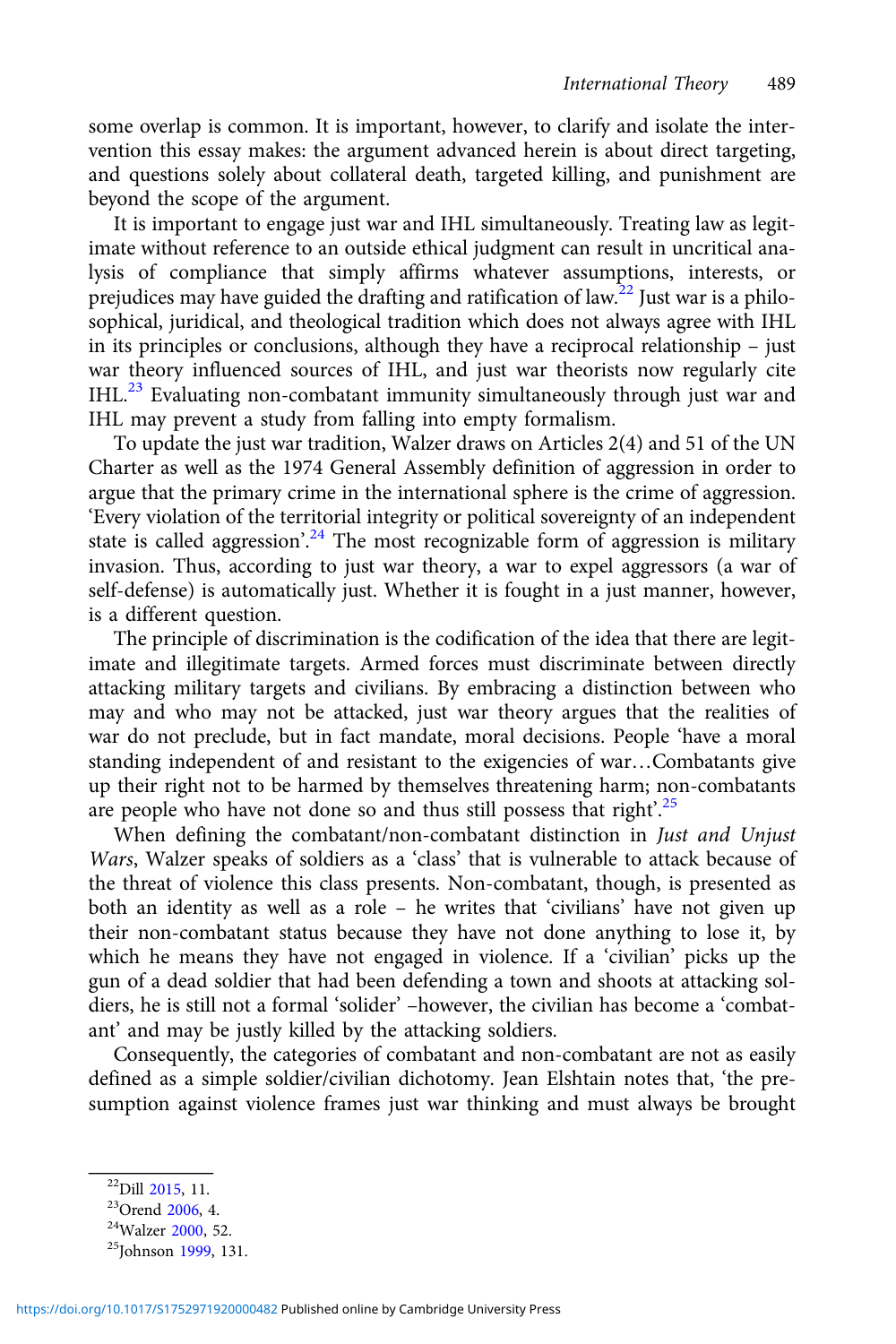to bear when considering the resort to force'.<sup>26</sup> Thus, to reduce killing in war, just war theory focuses on the *actions of individuals*, rather than on their basic identities. Non-combatant immunity is lost (in Walzer's formulation) when someone 'effectively' bears arms in a theater of war. Not all soldiers in a theater of war effectively bear arms. It is immoral to kill wounded or surrendering enemy soldiers because they do not threaten violence as does a soldier who effectively bears arms. A soldier in a theater of war able to bear arms effectively is a combatant; outside of a theater of war he is a non-combatant. Momentary lapses in attention while in a theater of war do not reclassify the soldier as no longer effectively bearing arms – such distractions do not prevent soldiers from threatening violence. The same logic, however, does not apply to people outside of that class – a bathing soldier is targetable because he could instantly threaten harm, a bathing civilian is not targetable even though, conceivably, he could also engage in violence after this lapse in attention. But since civilians are not part of the class of soldiers, they can only be targeted if they are actively threatening violence. Soldier as a class, then, implies a role which makes considerations of targeting different than for people outside of that class. Class, it bears repeating, is not reducible to identity because the identity of the soldier does not in and of itself pose a threat to others.

Non-combatant immunity is not an absolute protection; the doctrine of double effect (collateral death) permits the killing of civilians if they are not the targets of the attack, if care has been taken to minimize the number of civilian casualties, and if the estimated number of civilian casualties is not 'excessive in relation to the concrete and direct military advantage anticipated'. Thus, workers in a tank factory are not unjustly killed if the factory (a legitimate strategic objective) is bombed, although the attacker should ideally bomb the factory when the fewest workers are inside. It would be unjust to strafe these workers on their way home – they are assisting in the military effort by working in the tank factory, but outside of the factory they are not engaged in the war, and thus immune from attack.

The immunity of non-combatants is better understood as immunity from direct targeting, not simply from being attacked. Again, a civilian's identity and her role may differ in a combat zone. Civilians are united in that they may not be targeted – however, they may be killed (collaterally) when the roles they fulfill in society are exclusively helping the violence carried on by soldiers (such as working in a tank factory). This excludes roles that are necessary to all forms of living – farmers may provide food for soldiers, thus aiding the war effort, but the act of farming is not exclusively related to the war. $27$ 

Thus, by the doctrine of double effect, a distinction between simply 'attacking' and specifically 'targeting' is created. This distinction is very important, and the doctrine of double effect is essential to waging war – while armies should take care to significantly minimize civilian casualties, inevitably some will occur. It would be impossible to wage an effective military campaign while honoring a promise of zero civilian casualties. However, because of just war theory's presumption against killing, positive efforts must be made to ensure as few civilian lives as possible are lost. One could not aerially target a checkpoint continuously manned

<sup>&</sup>lt;sup>26</sup>Elshtain [2004,](#page-20-0) 223.<br><sup>27</sup>Walzer [2000](#page-22-0), 146.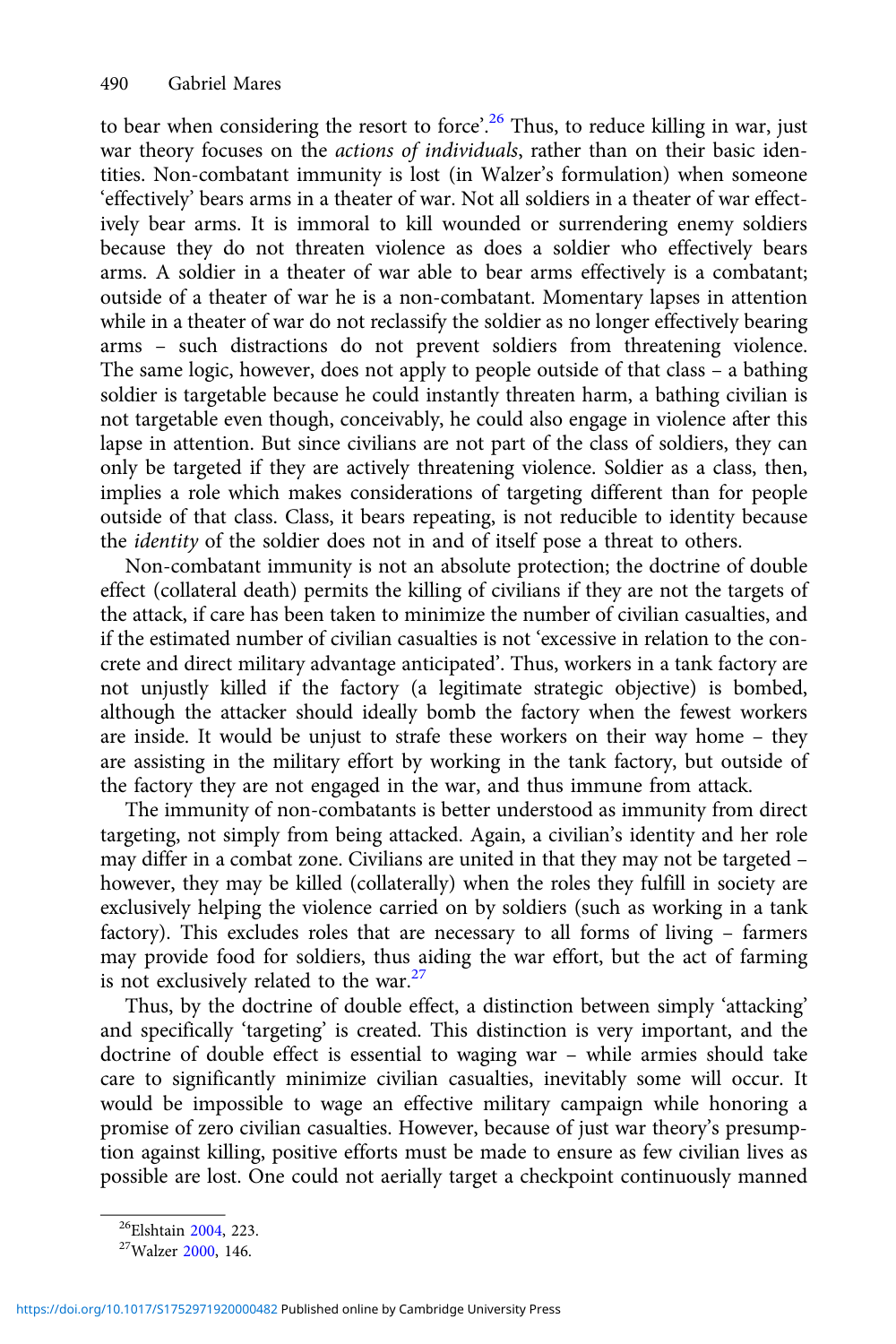by a small cadre of soldiers if it were located next to an orphanage – while the soldiers would be legitimate targets, such a bombardment would unnecessarily risk the lives of scores of children. It would be the attacker's positive responsibility to search for ways of circumventing the checkpoint, or otherwise diminishing its importance as a strategic objective. Thus, even if an important strategic target – a 'terrorist mastermind' as Meisels [\(2008](#page-21-0)) suggests – were passing through that checkpoint, to attack the target at that location would be to almost certainly recklessly endanger an unjustifiable number of non-combatants, meaning that the target would have to be engaged at another location. To posit that a critically important moving target could only be engaged at one particular location, thus any collateral damage would be justifiable, is simply a re-framing of the 'ticking time bomb' hypothetical with all its attendant assumptions and problems.<sup>28</sup>

The standards in international law are different. The definition of civilian was not, until recently, a central concern of IHL. At the Hague Conventions, much of the legal question was determining who was a lawful combatant, rather than who was a civilian.<sup>29</sup> Similarly, much of the postcolonial legal question (such as the recognition of CAR conflicts through UN General Assembly Resolution 3103 in 1973) has been expanding right authority, not re-thinking civilian-ness. A major source of civilian immunity in IHL is Additional Protocol 1 of the Geneva Convention (1977), Article 51(3), which states: 'Civilians shall enjoy the protection afforded by this Section, unless and for such time as they take a direct part in hostilities'.<sup>30</sup> Commentators note that 'the adjective "direct" does not shed much light on the extent of participation required'.<sup>31</sup> The ICRC issued an Interpretive Guidance, although it is non-binding, to clarify the meaning of 'direct participation' through three characteristics: a specific act must (1) 'adversely affect' or kill, injure, or destroy either legitimate or illegitimate targets, (2) have 'a direct causal link between the act and the harm likely to result either from that act, or from a coordinated military operation of which that act constitutes an integral part', and (3) must support one side of the conflict against another side of the conflict (i.e. must be relevant to the conflict – thus, private violence unrelated to the conflict would not constitute direct participation in hostilities).<sup>32</sup> It is vital that 'the concept of direct participation extends beyond those who bear arms<sup>33</sup> - although the guidelines require the harm be caused in one causal step, it is possible that the specific act itself extends it beyond 'effectively bearing arms', which is the standard Walzer proposes.

By focusing on 'direct participation in hostilities' IHL is much more attuned to the problems of performative roles. However, because the ICRC's Interpretive Guidance is not binding and the role of the ICRC as chief interpreter is contested, different interpreters of international law bring the role-identity ambiguity back in.

<sup>&</sup>lt;sup>28</sup>See David Luban, 'Unthinking the Ticking Bomb' (2008). Georgetown Law Faculty Working Papers.<br>Paper 68. http://scholarship.law.georgetown.edu/fwps\_papers/68.

<sup>&</sup>lt;sup>29</sup>Nablusi [1999.](#page-21-0)<br><sup>30</sup>International Committee of the Red Cross (ICRC) [1977](#page-21-0).<br><sup>31</sup>Dinstein [2004](#page-20-0), 27.<br><sup>32</sup>Akande [2010,](#page-20-0) 187. <sup>33</sup>Akande 2010, 181.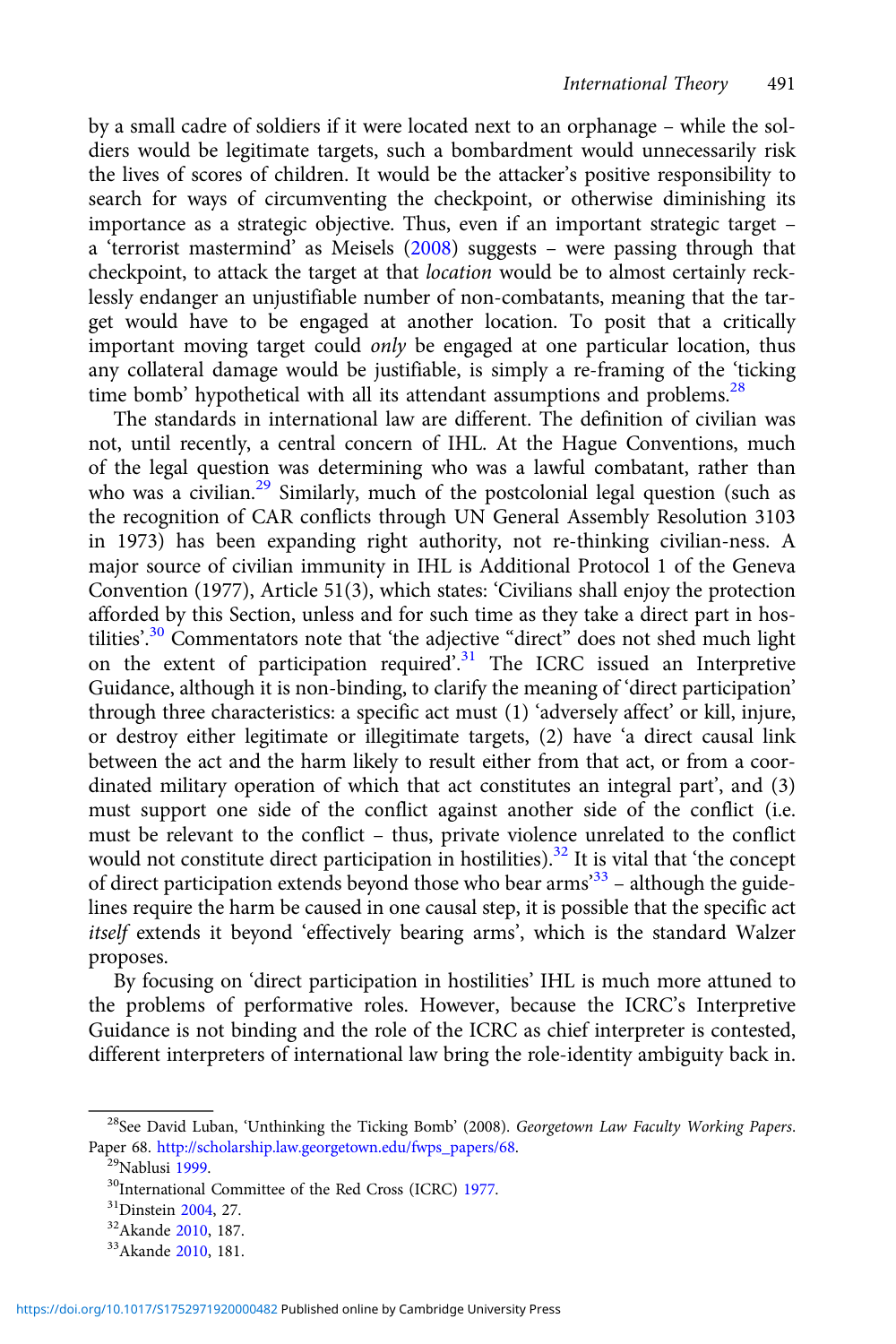The classic example of the munitions factory worker<sup>34</sup> presents new problems in this light – the worker is assumed to be a generic industrial laborer, one whose participation in hostilities or culpability for violence extends only as far as the workday ('and for such time as they take a direct part in hostilities') – outside of the factory, she is not a threat. She is assumed not to be a munitions expert, but that her work is essentially interchangeable with other factory work. Not so of the 'terrorist bombmaker', who – according to Jensen, Meisels, Gross, among others – is directly participating in hostilities regardless of whether she is in her workshop or not, and thus may be targeted at any time or place and, because of the international scope of the War on Terror, is unable to ever leave the theater of war.<sup>35</sup> Comparing the munitions factory worker and the terrorist bombmaker, we may say the former is theorized as performing her role, while the latter embodies it. In light of the industrial disparities between Western nations and resistance groups in both the wars of decolonization and the War on Terror, this distinction between the laborer and the bombmaker is parallel to the motivational heuristic, in which one's own (or members of an in-group) reasons for an action can be explained by circumstances and environment, whereas others (or members of an out-group) are explained by inherent characteristics.<sup>36</sup> This demonstrates an epistemic bias on the part of the theorist. Thus neither IHL nor just war theory entirely solves the ambiguity between non-combatant status as a role or identity.

# Colonialism as analogy, colonialism as context

Focusing on the colonial context allows us to critically interrogate both reinterpretations of direct participation in hostilities as well as the tension between role and identity in just war theory. Colonial vigilante and 'counterterrorist' groups, like the OAS in Algeria and the Selous Scouts in Rhodesia, armed themselves to violently repress indigenous people. IHL makes allowances for targeting members of nonstate forces, so the paramilitary or vigilante groups organized by settlers would already be legitimate targets – just as modern terrorists are. Recent work critically reassessing non-combatant immunity and direct participation in the context of the War on Terror, though, looks beyond terrorist fighters to the civilians that (in an expansive sense) support them. Colonial settlers who do not take up arms may be analogous to these civilians; both *can* be theorized as engaging in aggression because of the roles they play in supporting state and/or non-state violence. In this section, I develop a theoretical account that treats colonial settlers as aggressors.

<sup>&</sup>lt;sup>34</sup>Although just war uses the munitions factory worker as an example of double effect, some read IHL as permitting targeting the worker as a direct participant in hostilities. That the munitions worker is a contentious case, while the terrorist bombmaker is not, is sufficient to demonstrate my point.<br><sup>35</sup>For some theorists, this is because the terrorist is an unlawful combatant and thus is not entitled to the

protections that combatants are (cf. Jensen [2011\)](#page-21-0). If he is an unlawful combatant, then he may be subject at any time to apprehension and prosecution for engaging in violence – although Jensen (among others) treats the terrorist as not only prosecutable but also subject to targeted killing at any time, which potentially endangers bystander civilians who rightly believe they are not in the theater of war. For more on the 'ter-rorist at a wedding' problem, see Van Engeland [2011](#page-22-0).<br><sup>36</sup>On the problems heuristics pose for scholars of international relations, see Jervis [1976](#page-21-0), chap. 3. For the

problem of circumstances vs. identities as explanations for action, see Mercer [1996,](#page-21-0) chap. 2.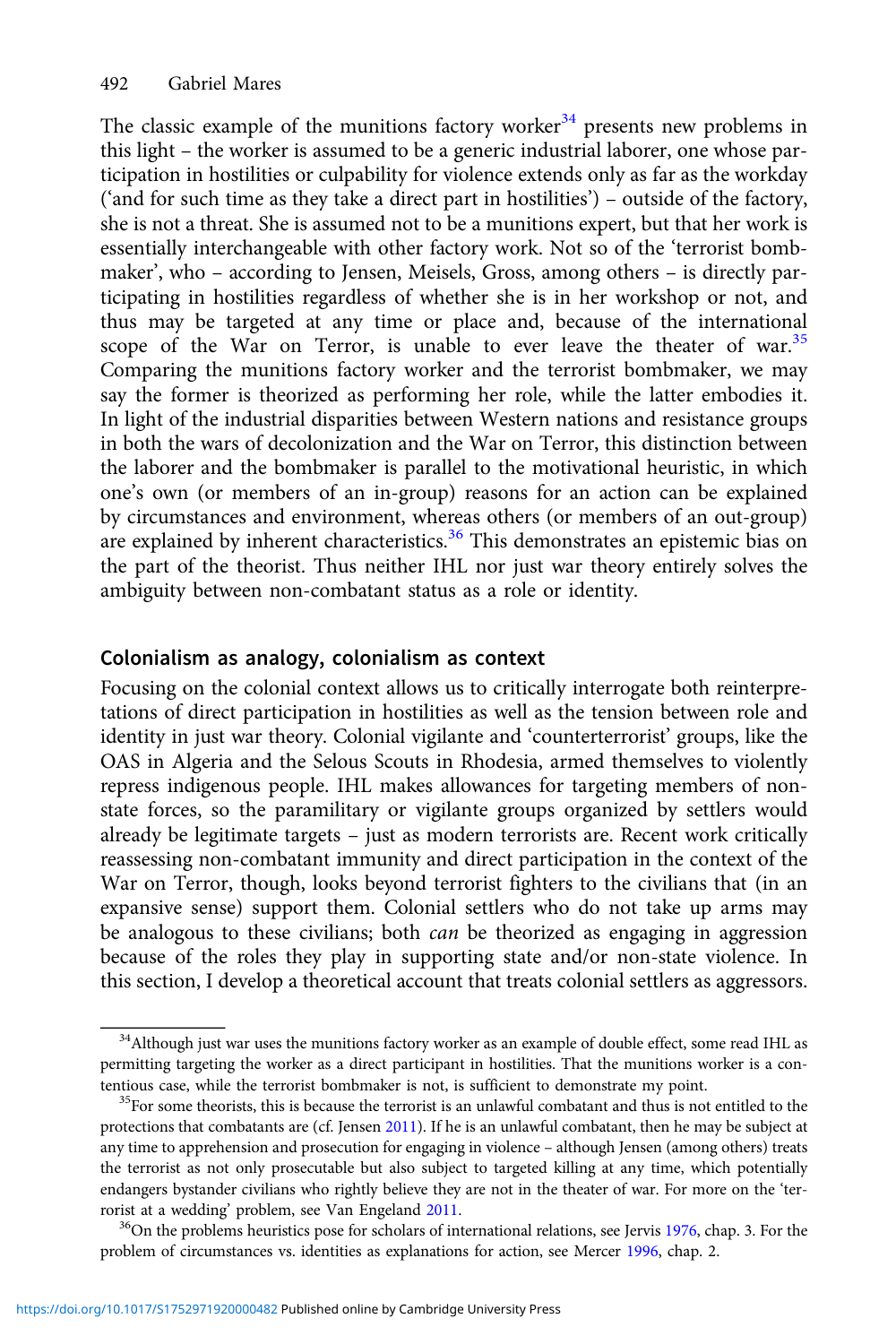In the subsequent section, I demonstrate how, even in this expansive reading of settlers' roles, they still cannot be justly targeted, and why that challenges the expanded notions of legitimate targets proposed by Gross, Jensen, and Meisels, among others.

Settler colonialism is fundamentally a way of occupying and claiming sovereignty over territory.<sup>37</sup> It is different than military occupation (and thus not necessarily best understood through international law governing occupation) for multiple reasons, one of which is that its aims are necessarily permanent. Military occupation can be (assumed to be) temporary, a function of military necessity in combat. Settler colonialism, on the other hand, is aggression because it seeks to assert sovereignty over territory. Furthermore, it is aggression because it is supported by the threat of violence, either from a formal state security apparatus or from looser, paramilitary groups. These are certainly sufficient jus ad bellum grounds. If we understand aggression as including assertions of sovereignty against and over others, and individuals as agents of those assertions, it may be plausible that settlers are directly participating in aggression. The ambiguity between whether combatant and non-combatant are defined by role or identity is particularly problematic in the case of settlers in colonial situations; settlers are civilians by identity, but the performance of the role in society they choose for themselves is markedly different than that of ordinary civilians.<sup>38</sup> A settler is not necessarily directly participating in violence, but by his presence he implements the loss of territorial integrity and political sovereignty implied by colonialism. His identity as a 'civilian' is still the same as that of his fellow countrymen in the metropole, but his role is very different. Role, then, is also highly context specific.

The denial of political sovereignty to the indigenous population and the violation of their previous territorial integrity – the colonial system is an extension of invasion and occupation – makes identifying aggression more difficult. Although that previous territorial integrity may not have been recognized as itself 'sovereign' since sovereignty was often theorized against its assumed absence outside of Europe,<sup>39</sup> the concept of sovereignty implies a boundary which defines both an 'outside' and 'inside'. European state sovereignty must carry the possibility of an 'outside', which is where I locate an indigenous population's previous territorial integrity rather than consigning them to terra nullius.

According to Walzer, one gives up immunity from being targeted when one takes up arms – but regains immunity when one no longer effectively bears arms (whether due to injury or a cessation of one's duties). This is important – while Walzer defines soldiers as a class of people, their identification as combatants is based on action, or one's role in violence and aggression, not simply one's identity. Combatant status is dynamic.

Non-combatant, then, also may not be considered an 'identity', but a 'role'. Her role is not to be involved in committing violence or aggression during war. When

<sup>&</sup>lt;sup>37</sup>Ford [2010](#page-21-0), 4.<br><sup>38</sup>Positing a distinction between identity and role implicitly rejects a performative definition of identity, that 'identity' is forged through social interaction to create a place in society for the individual or group. I use 'identity' as an in-born defining characteristic of an individual or group because that best captures the way many just war theorists treat civilians. Role, on the other hand, defines a person or group by their actions, thus capturing the problem of performativity. 39Anghie [2005](#page-20-0), Benton [2009.](#page-20-0)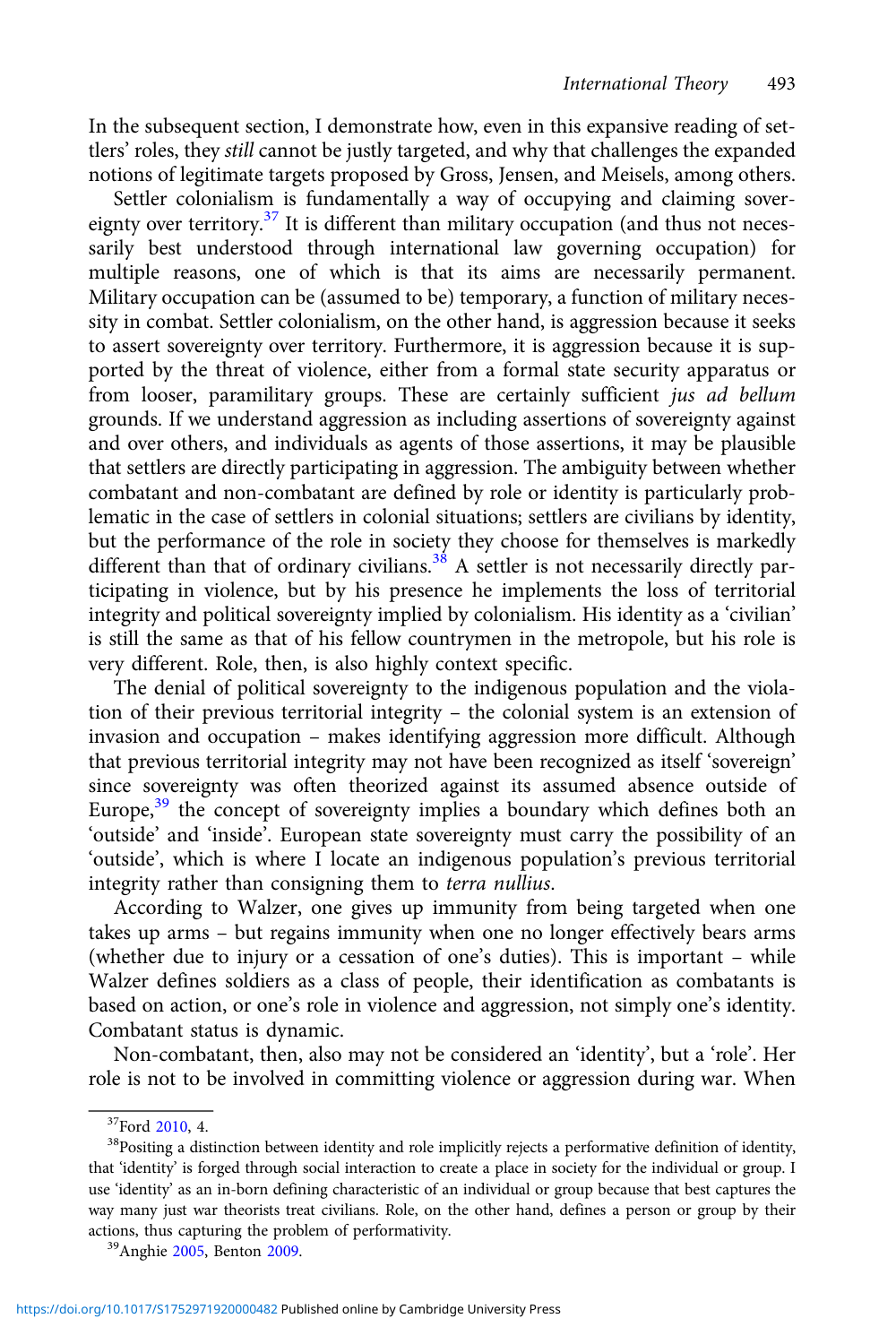working in a tank factory, her identity is the same but her *role* has changed. This change in role does not then justify targeting her (the tank factory must still remain the target), but now her death may be excused by the doctrine of double effect. 'The standards of permissibility rest on the rights of individuals, but they are not precisely defined by those rights'.<sup>40</sup> Context dictates the legitimacy of targeting in an approach that is not defined through rights-based arguments.

If defensive war is against a force that denies a people's territorial integrity and their political sovereignty, it is not immediately clear how the aforementioned categories may best be applied to the colonial situation. First-generation settlers are actively engaged in the denial of these two rights to indigenous peoples. But the settler herself is not necessarily the source of violence that enforces this situation. Certainly she is the rhetorical locus – settler 'lobbies' claiming to speak for the settlers often demand harsh, violent repression aimed at indigenous people, and politicians speak of needing to protect their people (the settlers) in the colonized land. Martha Crenshaw notes

Measures that would have provided the vast majority of Algeria's inhabitants (to most of whom even citizenship was denied) with anything approaching a state of equality, freedom, or prosperity – hence any stake in French Algeria – were vigorously suppressed by the powerful settler lobby that largely controlled Algerian policy formulated by the national assembly in Paris. $41$ 

Political action is very different in colonially occupied territories, even when the metropole is a democratic state. In a democracy those who dissent may be waiting for the next election – as Aristotle frames it, to rule and be ruled in turn. And there are many potential forms of dissent in a democracy as well, so that failure to participate in one particular protest action or series of actions cannot be a gauge of opinion. In colonialism on the other hand, there is no political overhaul of indigenous rights plausibly in sight, so there is a much stronger case that those who stay are materially supporting or 'direct participants' in occupation, which may be understood as a form of aggression.

Not all settlers participate in violence against indigenous peoples or agree with the demands of the 'settler lobby' and it would be remiss to conclude from such representation that the settler as an identity is necessarily violent, thus relinquishing his immunity from attack. To do so would be to assign collective responsibility or collective guilt for the violence carried out against indigenous peoples.

Collective responsibility, though, implies collective identity – and as argued above, combatant and non-combatant categories are roles, not immutable identities. The question of direct participation looms large because even when the settler does not carry out violence herself, the role played by settlers is non-military aggressor against the territorial integrity and political authority of the indigenous community – an on-going violation, not simply something in the past. The question of collective guilt is more straight-forward. Guilt (as opposed to direct participation) is not limited in duration; it is a judgment rendered at some point, with

 $^{40}$ Walzer [2000](#page-22-0), 143.<br> $^{41}$ Crenshaw [1994](#page-20-0), 479.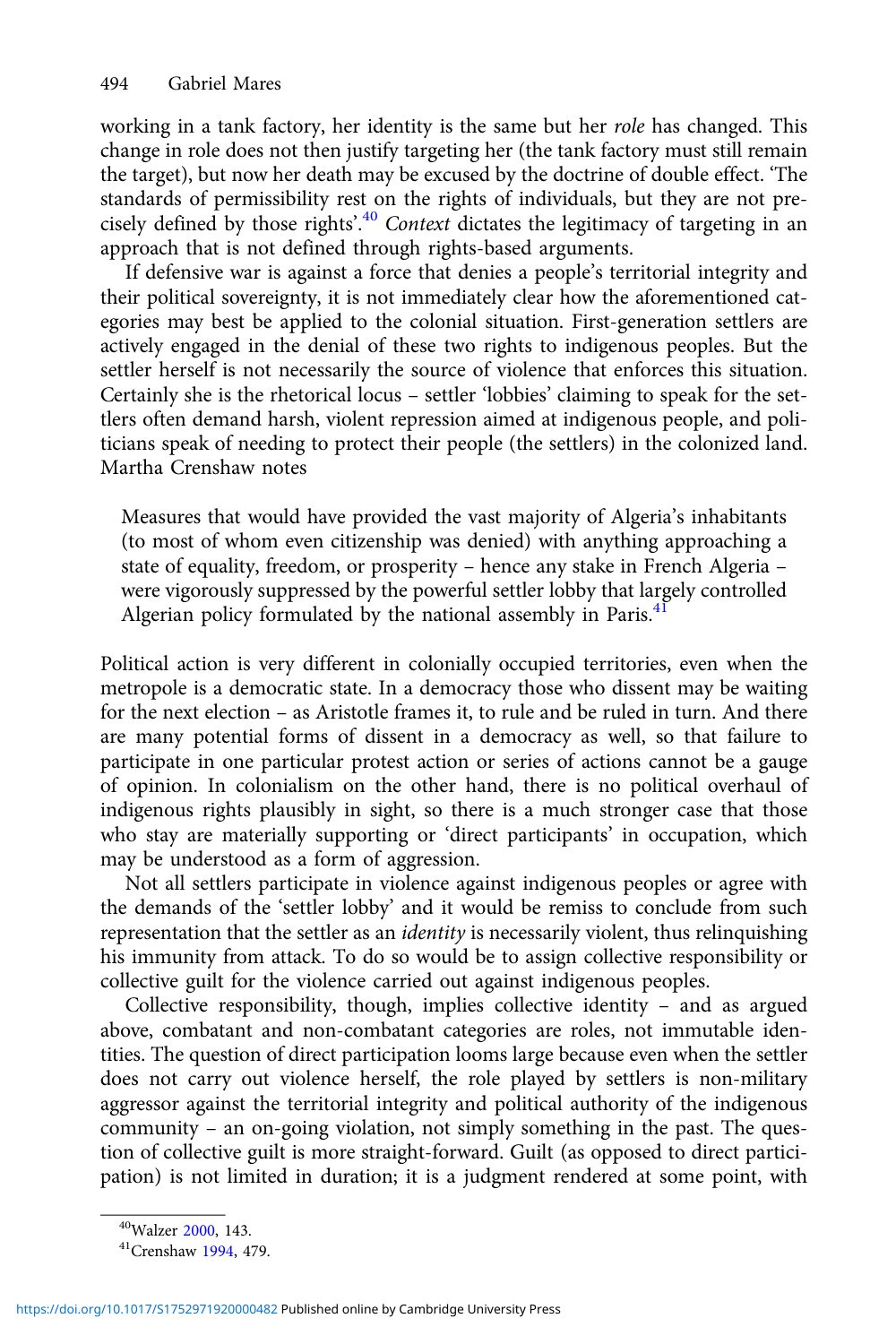punishment held out as the looming sanction. Punishment is not considered a legitimate end in contemporary just war theory $42$  – so targeting settlers in order to punish them for their participation in colonialism cannot be justified. Targeting must be done on the basis of some threat posed (including via a causal chain) and is thus anticipatory or reactive, whereas punishment is retributive.

Moving away from collective guilt and collective responsibility, it is helpful to think of two alternatives: collective ends and collective aggression. Seumas Miller argues that ends are collective when 'their realization requires a large number of different individual persons to perform distinct tasks in the service of a common end; indeed, to occupy a variety of different institutional roles in the service of a common end. There are planners, administrators, enforcers (combatants), leaders, and so on, engaged in a collective project'.<sup>43</sup> Collective ends, in this way, are a way of thinking broadly about participation – but focusing on the enabling aspect of participation, contra the ICRC's interpretive guidance that limits direct participation to one causal step from violence. This is directly analogous to Gross's proposal to understand broad swathes of civilians and civilian infrastructure as implicated in terrorist violence because of the indirect support terrorist networks draw upon.<sup>44</sup>

While collective ends, as defined by Miller, reference the variety of distinct functions and tasks needed to achieve ends, collective aggression (as I propose it) recognizes the quantity of actors needed. Focusing on collective ends with reference to the colonial context directs our attention to the colonial bureaucracy, security apparatus, and so on, while collective aggression directs our attention to the need for bodies to occupy space. The settler colonial state needs bureaucrats, but more than anything, it needs settlers.

For the uncolonized, it is easy to look across the world and see two kinds of people: civilian and soldier. The civilian does not take up arms; the soldier does, so the civilian is referred to as a non-combatant and the soldier a combatant.<sup>45</sup> These categories may not be sufficient for examining the colonized world. Indigenous people and settlers perform very different roles. Are they both performing the role of 'noncombatant'? Or are agents of colonialism always engaged in a threat of force?

From a Lockean perspective, liberal society is founded on the threat of force. That force is defined as self-defense. While numerous postcolonial thinkers emphasize how economic demands against other states come to be made in the name of self-defense<sup>46</sup> it is more productive for present purposes to think about states' claims of self-defense when acting to defend their citizens dispersed across the globe through colonialism or military adventurism. $47$  When settlers are targeted, states with whom the settlers are affiliated treat the settlers' supposed civilian *iden*tity as equivalent to non-combatant status. By not acknowledging settler

<sup>&</sup>lt;sup>42</sup>McKeogh [2002](#page-21-0).<br><sup>43</sup>Miller [2009,](#page-21-0) 71.<br><sup>44</sup>See, for example, Gross [2010,](#page-21-0) 162.<br><sup>45</sup>This explanation does not capture the nuances of the categories, but it does capture the general spirit of the dichotomy.<br><sup>46</sup>E.g. Asad [2007,](#page-20-0) Orford [2003](#page-21-0).<br><sup>47</sup>This is distinct from Finnemore's [\(1999\)](#page-21-0) category of intervention to protect co-nationals/co-ethnics –

what I am discussing are the actions of states to protect citizen-settlers, not co-ethnics who live across state boundaries.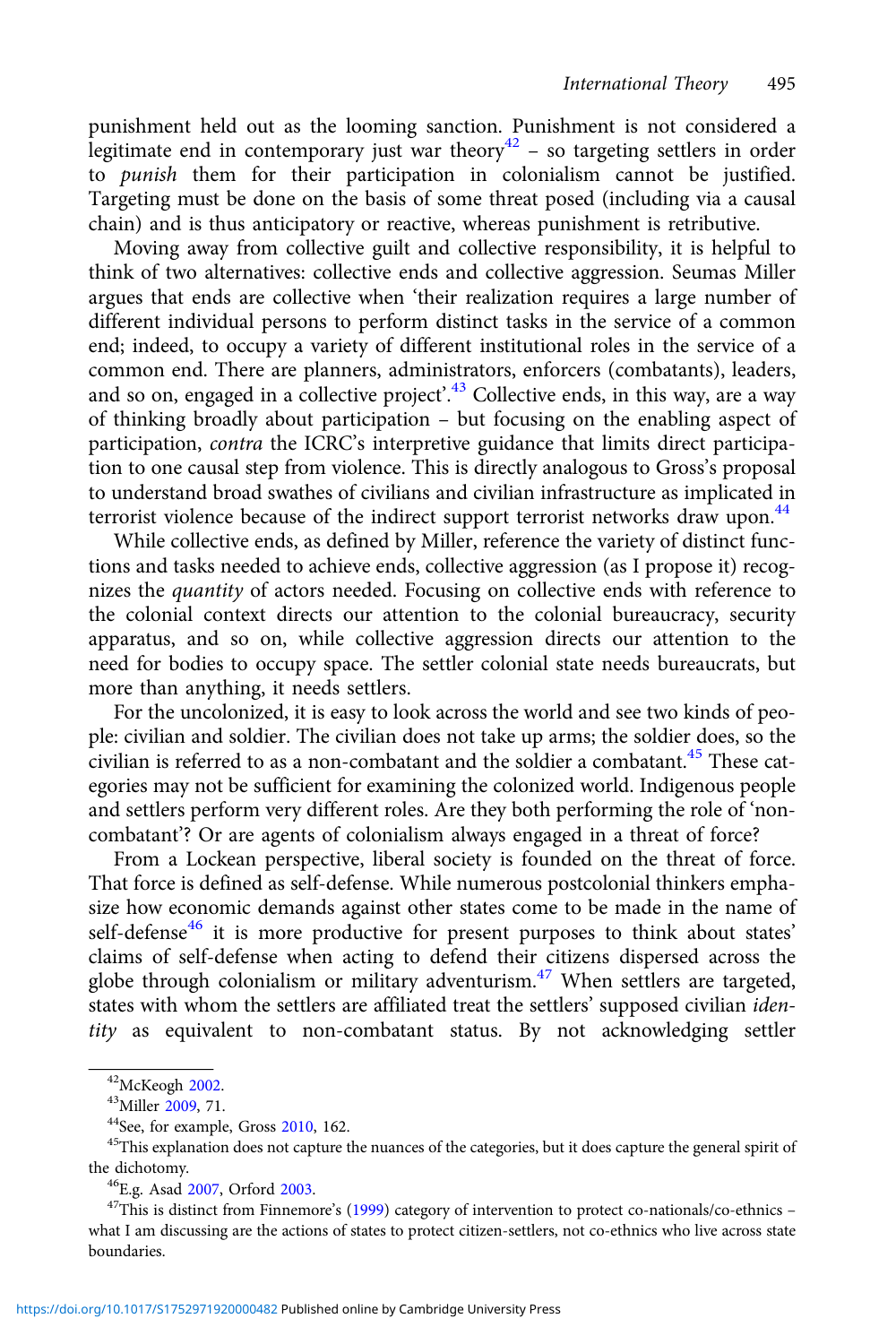colonialism as ongoing aggression against indigenous populations it is easy to obfuscate any role the victim played in collective ends or collective aggression. Thus, the legacy of colonialism can be shown to affect considerations even of the combatant/non-combatant distinction – we flatten the political terrain and postulate that all who are not actively fighting are non-combatants, rather than exploring how colonial violence extended beyond open war. Again, it is easier to theorize exceptions for 'others' than to compromise the immunities of people like ourselves.

It is important to emphasize that this problematizing settlers as non-combatants does not condone targeting based solely on political affiliation. Walzer warns that 'ordinary citizens, not engaged in political harming – that is, in administering or enforcing laws thought to be unjust – are immune from attack whether or not they support those laws'.<sup>48</sup> In some scenarios, where insurgencies and terrorist networks have political wings, this question of membership becomes especially fraught.<sup>49</sup> The settler's allegiance to the mother country is freedom of conscience for which she may not be attacked. However, this allegiance paired with her violation of the indigenous community's territorial integrity becomes a different question than freedom of conscience. The presence of the settler qua settler, rather than as a co-equal citizen, is an ongoing violation against the territorial integrity and political sovereignty of the indigenous that parallels military invasion. Although colonial domination by definition included significant quotidian violence, this is not always recognized as 'violence' by mainstream just war or IR theory.<sup>50</sup> However, in just war theory every violation of territorial integrity and political sovereignty is aggression,  $51$  so the failure to recognize the settler's role as violent need not in itself be an impediment to liability. Is it possible to forgo one's privileges as a settler without leaving the territory and returning to the mother country? Some people choose to abdicate advantages conferred on them by their status as citizens of the colonizing power; living in integrated communities, often away from the centers of colonial administration that would have enforced unequal citizenship. By doing so they accept, and might be accepted by, the indigenous population as co-equal citizens with a legitimate home in the region. However, many postwar anti-colonial theorists argued it was not possible for settlers to simply refuse their privileges and live as equals.<sup>52</sup> But there are different ways of using one's advantages as a settler. Purchasing land from an indigenous person signifies recognition that the land was theirs to sell. On the other hand, claiming the land oneself and then demanding the colonial government recognize one's ownership, or buying land expropriated by the government from indigenous people, signifies that one does not recognize the indigenous as having rights to the land. Taking this paradigm of mutual recognition, it becomes possible to engage

<sup>&</sup>lt;sup>48</sup>Walzer [2000](#page-22-0), 200.<br><sup>49</sup>Jensen first argues (p. 86) that membership alone justifies targeting. He backtracks shortly thereafter (p. 89), claiming that political wings of terrorist organizations would be immune from targeting, but provides no robust justification for why his earlier logic does not implicate political wings, so it remains an ad hoc distinction.<br><sup>50</sup>Baron *et al.* 2019.

 $51$ Walzer [2000](#page-22-0), 52.<br> $52$ The classic example is Albert Memmi (1957) [1991](#page-21-0).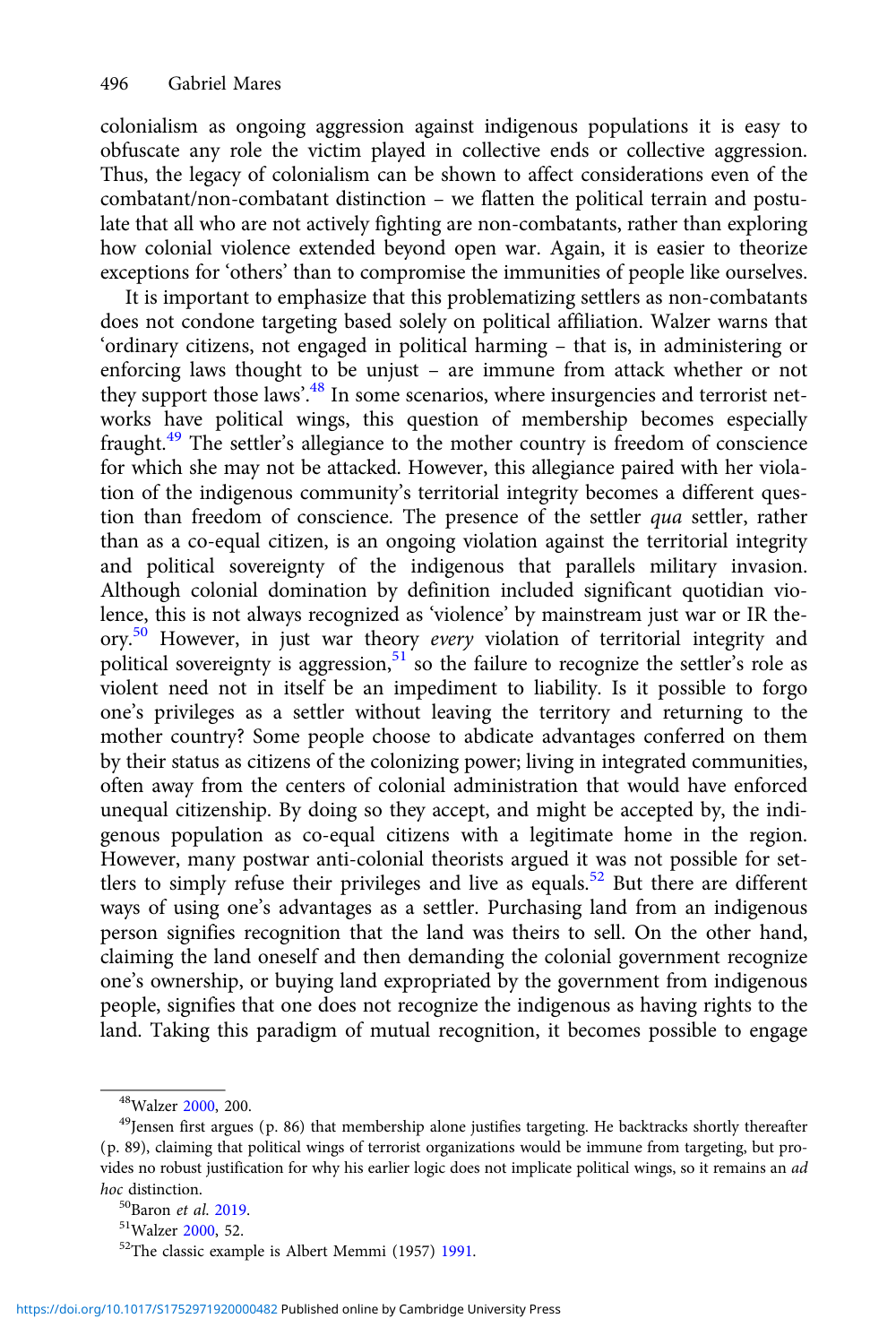claims of settler 'culpability' more critically, rather than asserting an all-or-nothing position.

First-generation settlers certainly make the active choice to violate an indigenous population's political sovereignty and territorial integrity. But can the same be said of subsequent generations? Does being born in a region free these following generations of choice, as their land of birth is their 'indigenous' land? Upon reaching maturity, they decide whether or not to accept their role as colonizer – simply 'doing nothing' is, in fact, a choice on their part to continue the violation of territorial integrity and political sovereignty of the indigenous population. Certainly some choice is mitigated; when they are children, they are subject to the wills of their parents, and so cannot be expected to accept or repudiate their roles as colonizers.

The colonial context makes the settler distinct from ordinary civilians. The settler is defined by a violation of territorial integrity and political sovereignty – thus participating in aggression. The ability to exit the colonial context and not carry the designation settler with him marks 'settler' as a role, rather than an inherent identity (in contrast to the terrorist who cannot leave the theater of war and become a civilian). The settler who recognizes the indigenous right to a nation is no longer a settler, but (potentially) a co-national.<sup>53</sup> Thus, in the colonial context, the settler occupies an ambiguous position with regard to his role in aggression.

# Targeting settlers as aggressors? Dead ends and refutations

My theoretical exploration leads me to argue that while the aggression identified above might make the settler a legitimate target, targeting the settler in a discriminate manner is ultimately impossible – thus foreclosing this possibility. Paradoxically, this is a very context-specific question. In the just war tradition, context dictates the legitimacy of targeting; an armed soldier is a legitimate target, but that same soldier in a different context (if wounded, surrendering or outside of a theater of war) is no longer a legitimate target.

If we take the colonization of territory as the continued violation of the indigenous community's territorial integrity, and thus an instance of aggression, then independence movements engaged in settler targeting are reacting against a 'specific instance of unjust aggression, perpetrated against one's own people or an innocent third party'.<sup>54</sup> If the attacks are directed at agents of these aggressions as part of a declared war to end colonial occupation (that was declared as a last resort), rather than to simply satiate a desire for revenge against oppressors (thus embodying right intention), and the organization carrying out attacks has a legitimate monopoly on violence within the resistance movement, the criteria for jus ad bellum have been met.

A difficulty arises when identifying 'agents' of the aggression. Traditionally, the combatant/non-combatant divide is easily recognizable as the line between those

<sup>&</sup>lt;sup>53</sup>The settler is different from migrants and undocumented immigrants. Migrants arrive expecting to adhere to the laws and government of the local people. Undocumented immigrants do not violate the territorial integrity of a country because they do not claim ownership of the territory in which they live, nor do they contest its political sovereignty.<br><sup>54</sup>Elshtain [2004](#page-20-0), 57.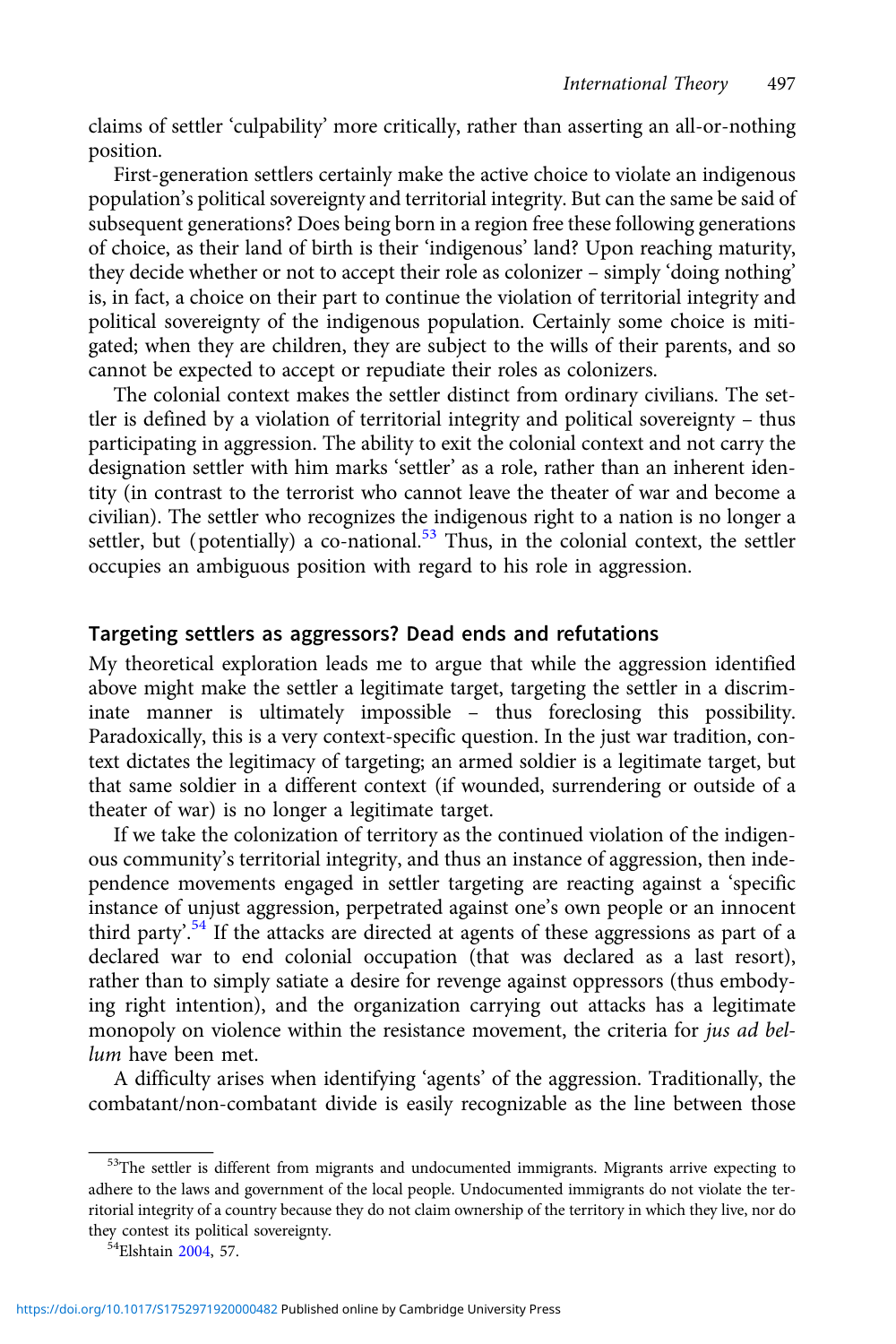who may be held responsible and those who cannot. As noted earlier, however, the colonial situation presents a unique challenge to the questions of responsibility and vulnerability.

As the settler is personally responsible for her role, she must be given the option of righting her violation of territorial integrity and political sovereignty. She can recognize the rights of local people by either returning to her indigenous country or accepting the establishment of a new, representative political authority. In the first case, she renounces her identity as a settler by repatriation, while in the second case she does so by seeking citizenship in the new nation. In both cases she repudiates her role as settler. Her third option, which does not recognize the rights of the indigenous population, is to 'do nothing', to retain her role as settler.

The settler must be given the option of taking part in the nation that rebelling indigenous people wish to create. To found a state based on settler-exclusion would be to confuse the offense of the settler. Her offense is not her physical presence per se, but that her presence coupled with her allegiance to the mother country or settler government denies political sovereignty and territorial integrity to the indigenous population. The settler can seek citizenship in the new nation. If she rejects that, she is not only rejecting a vague notion of citizenship in a new nation but also the right of the people to claim their territorial integrity and political authority. Giving settlers the option to leave the colony or join the independence movement allows them to move toward a role as co-citizen. The question of integrating former colonial settlers is of course fraught – Zimbabwe's post-independence land reforms are the paradigmatic case of how such integration can fail, while South Africa has been much more successful. But from a normative perspective it is reasonable to assume *some* possibility of postcolonial reconciliation and integration.<sup>55</sup>

Here I return to two ways other theorists have interrogated the category of noncombatant: the first, employed by some just war theorists<sup>56</sup> is to propose that innocence qua harmless is a poor standard for whether someone is a legitimate target, and instead ask whether someone is innocent qua blameless. This view is potentially much more expansive. The second way is to ask whether someone might be understood as a 'direct participant in hostilities', using the language of Additional Protocol 1.

The framework of innocent qua blameless has been used to ask about the ethics of democratic citizenship in war – can democratic publics be considered liable for the actions of their governments? Should democratic publics be targeted in response to the military actions of their government? It is tempting to import this line of reasoning to the colonial realm, where it might have more salience than for democratic governments. Sparrow [\(2005](#page-21-0)) notes that a central stumbling block for such questions is the problem of institutions, especially elections. Elections simply aren't good barometers of public support for various individual policies, let alone questions of grand strategy or imperial domination. Various other forms of protest are possible in a democratic state, and it would be unjust to assert that those who were not participating in specific protests were in fact

<sup>&</sup>lt;sup>55</sup>The problem of postcolonial reconciliation and integration, especially the question of who owes what to whom after colonialism, is ultimately beyond the scope of this essay but is treated masterfully in Lu, [2018.](#page-21-0)  $56$ Primoratz [2002,](#page-21-0) Blahuta [2013](#page-20-0).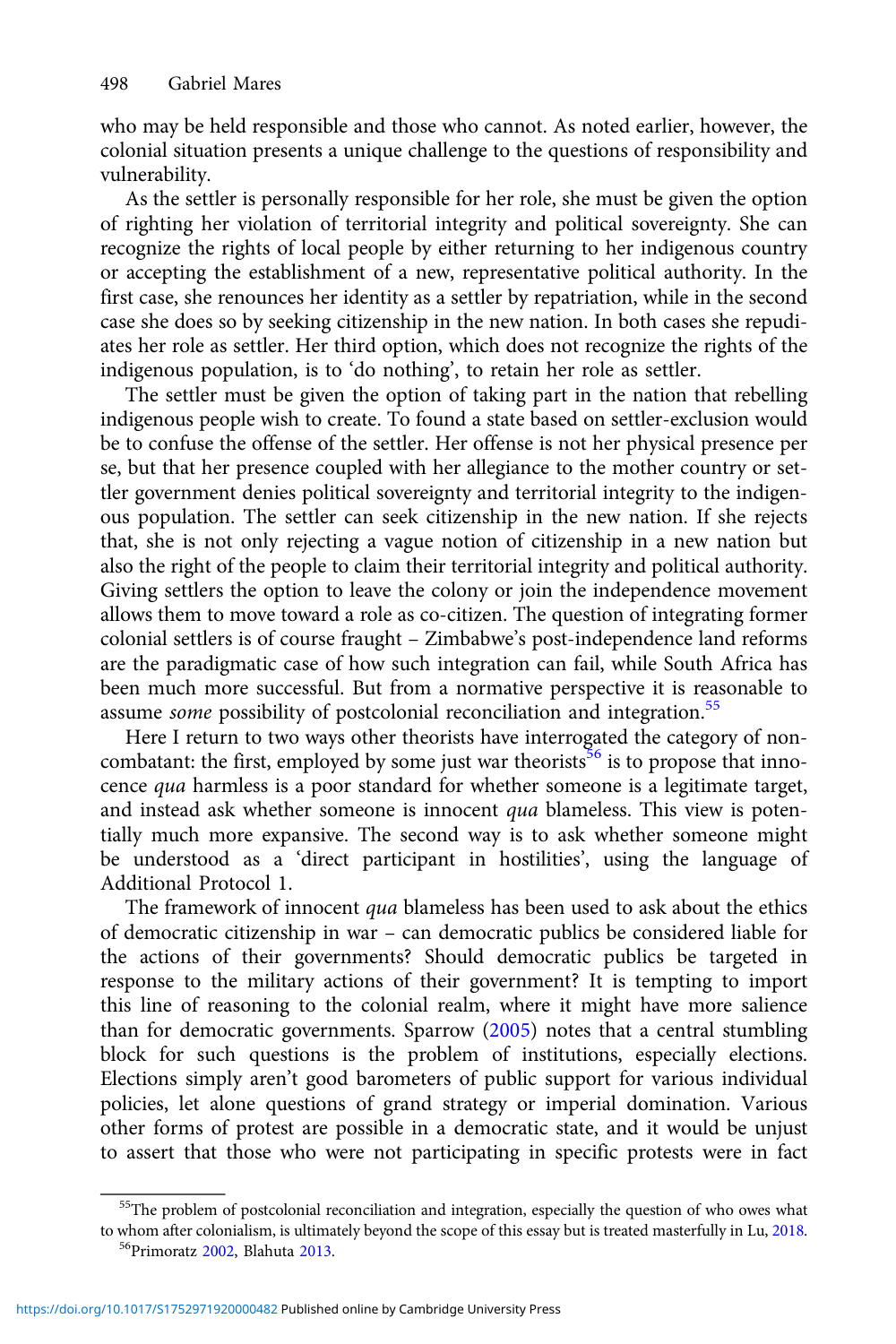consenting to politics-as-usual. But as I argued above, the political possibilities in the colonial setting are radically reduced compared to (an idealized) democratic form of representation. If there are elections, settler lobbies and politicians conspire to foreclose any democratic solution to the oppression of indigenous people. The colonial context thus simplifies what is sometimes referred to as the 'epistemic problem' – can we assume that civilians and/or soldiers are capable of making informed decisions about the justness of their cause?<sup>57</sup> Those who continue to live in the colony as settlers, it can be inferred, are neither blameless for nor (reasonably) ignorant of the policies which protect and privilege them.

Importantly, though, arguments in favor of narrowing civilian immunity with regard to democratic publics rely on a logic of punishment rather than one of participation and threat – blame and blamelessness are moral evaluations related to guilt. Punishment, however, is not considered a legitimate aim in either modern just war or IHL. An important aspect of civilian immunity is that civilians are legally culpable for offenses for which combatants may not be. By treating civilian offenses as targetable offenses, rather than prosecutable offenses, such arguments simply strip civilians of wartime protections. Thus, if colonial occupation is an offense meriting punishment it does not make the settler liable to lethal harm.

Allowing for settlers to be targeted is markedly different than allowing for the targeting of civilians in conventional conflicts. Civilians that remain in their respective country are not individually violating the territorial integrity and political sovereignty of an opposing nation. If they encourage their governments to do so, that is an expression of their political will, and they cannot be targeted for it. Settlers, on the other hand, are actively violating the territorial integrity and political sovereignty of another. Such an active choice must imply individual responsibility on the part of the settler. Because the settler's role is not recognized by many as violent, this appears different than targeting traditional combatants. The combatant actively threatens violence – he actively bears arms, and this puts the physical well-being of others in danger. It is here that the question of direct participation in hostilities is both helpful and opaque. Interpreters of AP I generally are in agreement that 'direct participation in hostilities' does not mean each participant is individually threatening or engaged in violence – the ICRC's interpretive guidance allows for targeting an actor who is separate from violence by one causal step. $58$ 

Direct participation is also distinguished by the ICRC from 'indirect' participation – which includes action that 'contributes to the general war effort of a party, but does not directly cause harm and, therefore, does not lead to a loss of protection against direct attack<sup>', 59</sup> Political and administrative support would fall into this category. Just war theorists respect a similar distinction, although Walzer's formulation is broader: 'The relevant distinction is not between those who work for the war effort and those who do not, but between those who make what soldiers need to fight and those who make what they need to live, like all the rest of

 $57$ For an overview of the (analytic) literature on the epistemic problem as applied to civilians, see<br>Steinhoff 2010.

 $58$ Akande [2010](#page-22-0).<br> $59$ Melzer [2009](#page-21-0).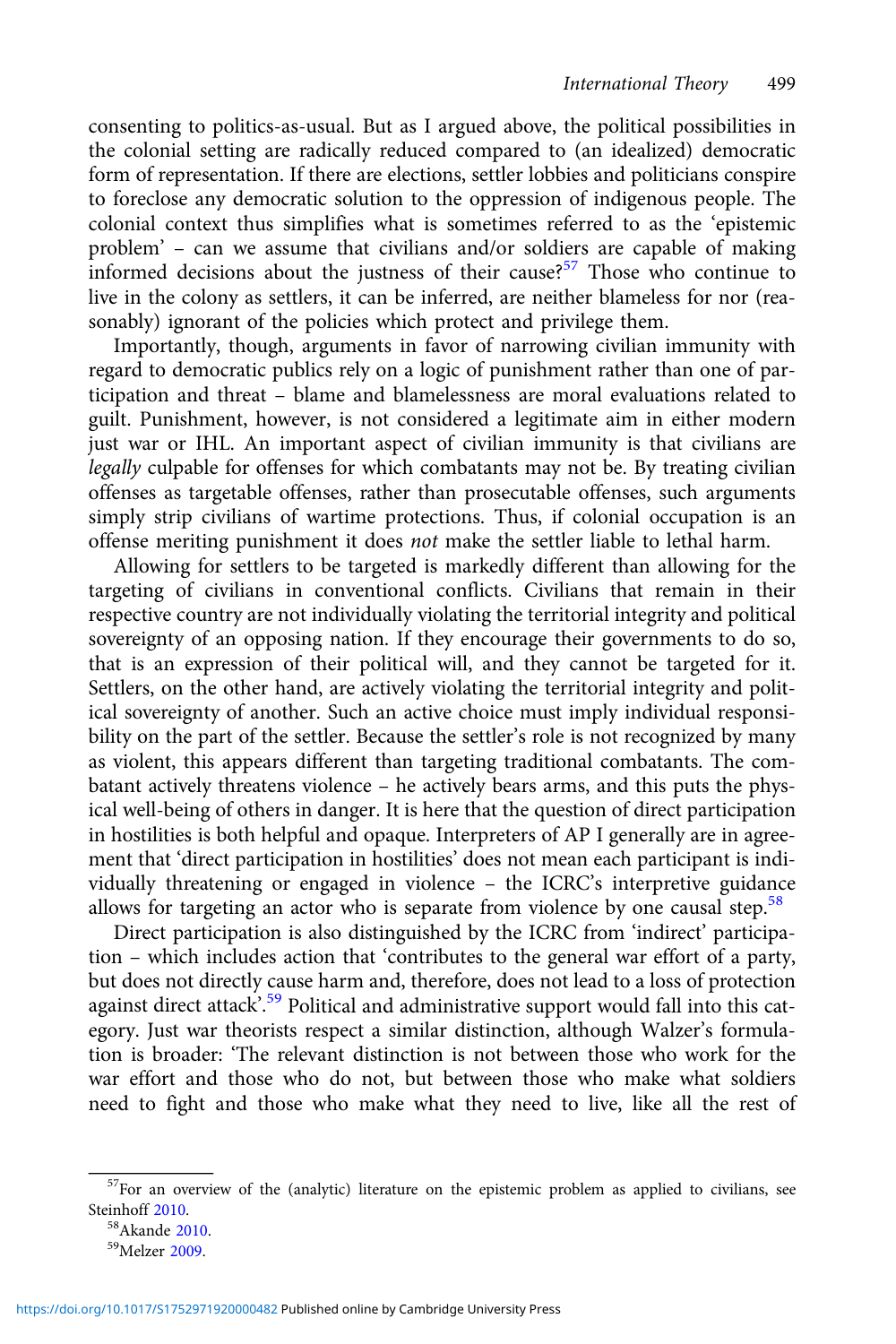us'.<sup>60,61</sup> It would seem, then, that perhaps settlers (and the civilian allies of modern terrorists) are simply engaged in 'indirect participation'. But the most important distinction between the ICRC's guidance and just war is the former's focus on hostilities as violence, and the latter's focus on aggression. Some settlers may be one causal step from violence. But re-reading the question of direct participation in relation to aggression, rather than specifically violence, allows us to consider the specific harm in which the settler is engaged. Some settlers could thus be considered legitimate targets.

The greatest danger of targeting the settler, though, lies in the problem of distinguishability. Here the analogy to Gross [\(2010\)](#page-21-0) and Jensen [\(2011\)](#page-21-0) is most direct, as their defenses of expanded civilian culpability are predicated on distinguishing between civilians. While not impossible, it would be difficult to know which members of the colonizing country were fulfilling the role of the settler, and which not. Public spaces frequented by non-indigenous people often host both those that accept the role of settler as well as those that reject it – simply placing a bomb in a café or on a bus would be indiscriminate targeting, and by no means just. Families in which some adult household members cannot express disagreement with the settler role could experience unjust casualties if adult family members are targeted – and any children killed in such an attack would be by their very nature unjustly killed. Intelligence agents could infiltrate meetings about the future role of colonizers in the territory and identify individuals who favor the continuation of the colonial status quo, and then those individuals could be specifically targeted. However, this is assassination because it targets a series of discrete individuals, whereas direct targeting threatens a class of people or those who can be observed directly participating in hostilities. The ethics, laws, and norms concerning assassination are different than for direct targeting. $62$ 

If the settler were considered a legitimate target, then the doctrine of double effect would be applicable when non-combatant lives are threatened. But this doctrine does not simply excuse collateral deaths; it holds attackers to a stringent standard regarding the possibility of non-combatant deaths. One must take positive steps to minimize non-combatant deaths, and the overall effect of the attack must be to further legitimate strategic goals, not simply to kill more of the enemy. As agents of occupation, settlers could in these limited instances be considered legitimate strategic objectives – however, they would only take on this mantle in reference to their participation in the colonization of other people's lands. Attacks on settlers would have to be to induce them to abandon their roles and encourage the government of the mother country to change its policy of colonization. Defining ethnic cleansing or the removal of anyone from a particular group identified as 'objective enemies' as a strategic objective is clearly illegitimate.

Double effect, though, requires the maintenance of 'the highest possible standards of care' when determining potential non-combatant deaths, and may still

<sup>&</sup>lt;sup>60</sup>Walzer [2000](#page-22-0), 146.<br><sup>61</sup>It should be noted that Gross's [\(2010](#page-21-0)) proposal of 'associated targets' that include civilian infrastructure like banks and schools is the absolute rejection of Walzer's distinction.  $^{62}$ Cf., eds. Finkelstein *et al.* [2012](#page-21-0).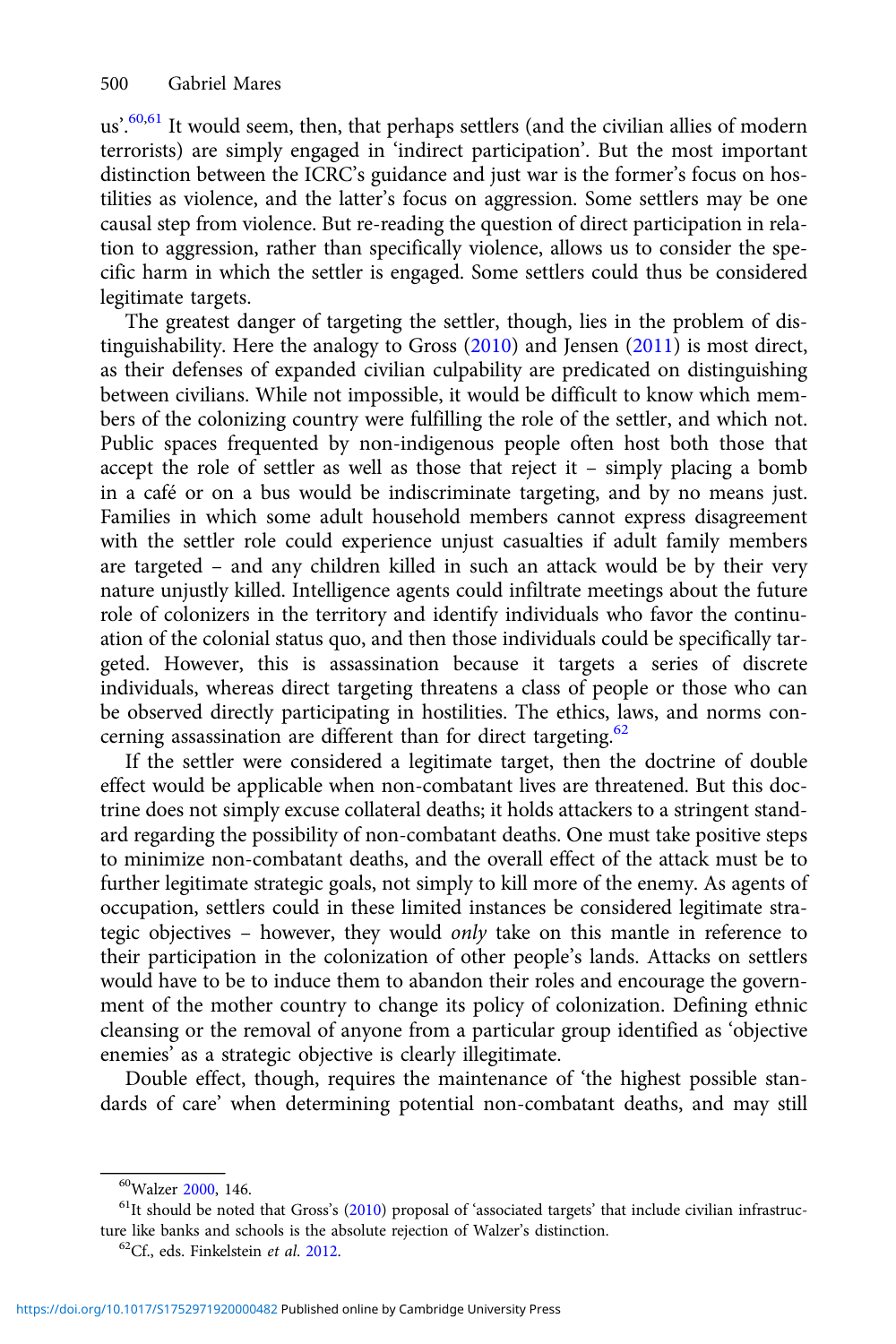prove disproportionate to the value of a target.<sup>63</sup> Double effect in the just war tradition must be understood as *limiting* what one can do, rather than merely permitting more – the relevant contrasts are against both absolute prohibition on civilian death and the permissiveness of 'necessity'. A low level of distinguishability between actors renders absurd arguments that one has upheld the 'highest possible standards of care' in a situation – even if the target were, as in Meisels' proposed case of the 'terrorist mastermind', plausibly legitimate. The logistical barriers to a discriminatory settler-targeting would make it infeasible in all but the most exceptional cases.

The problem of distinguishability would thus exist for all attempts to claim civilian complicity with aggression as forfeiting non-combatant immunity. While I have not examined specific cases of whether civilian complicity with more recent terrorist aggression might be grounds for *jus in bello*, it is clear from my analysis that the logic of the more substantial claims I outlined in the Introduction about forfeiting non-combatant immunity for such complicity cannot be sustained.

#### Conclusion

Recent work in just war theory and IHL has proposed significantly eroding noncombatant immunity on the basis of a broad understanding of civilian complicity in violence. Using the role of the colonial settler for theoretical exploration, this essay demonstrates the significant shortcomings of such a critical reassessment of civilian immunity. It is on the basis of discrimination, the inability to reliably distinguish between varying levels of liability, that this possibility must be rejected. Furthermore, historical analogies help us critically engage our own context, and remind us that contemporary crises are rarely as unique as we may imagine.

By introducing the problem of distinguishability as a barrier to civilian culpability, I identify an unacknowledged problem in the work of Gross ([2010](#page-21-0)) and other theorists who posit that civilian complicity with terrorist organizations forfeits or diminishes non-combatant immunity. Furthermore, they are ultimately either promoting ends that cannot be justified through just war theory (such as punishment), or fudging differences between targeted killing and direct targeting in order to morally justify tactics that remain normatively dubious, even if they are employed with increasing frequency. $64$  This does not mean that nothing can be done to such targets. Rather, it calls for prosecution or confinement. It is not impossible to identify such figures; however, the process of identification and distinction ultimately calls for a different set of actions than a narrowing of civilian immunity.

The ambiguity of role and identity in just war theory proves very problematic when dealing with what was a common target of terrorism, the settler, who may be identified either through his role or his identity. I demonstrate that this ambiguity makes it possible to recognize the colonial settler as aggressor, analogous to the ways in which civilians have recently been accused of culpability for terrorist violence. From a theoretical perspective, exploring the tension between role and identity in just war theory and some IHL, and how one can elide into the other,

<sup>&</sup>lt;sup>63</sup>Walzer [2000,](#page-22-0) 156.<br><sup>64</sup>Carpenter [2011](#page-20-0).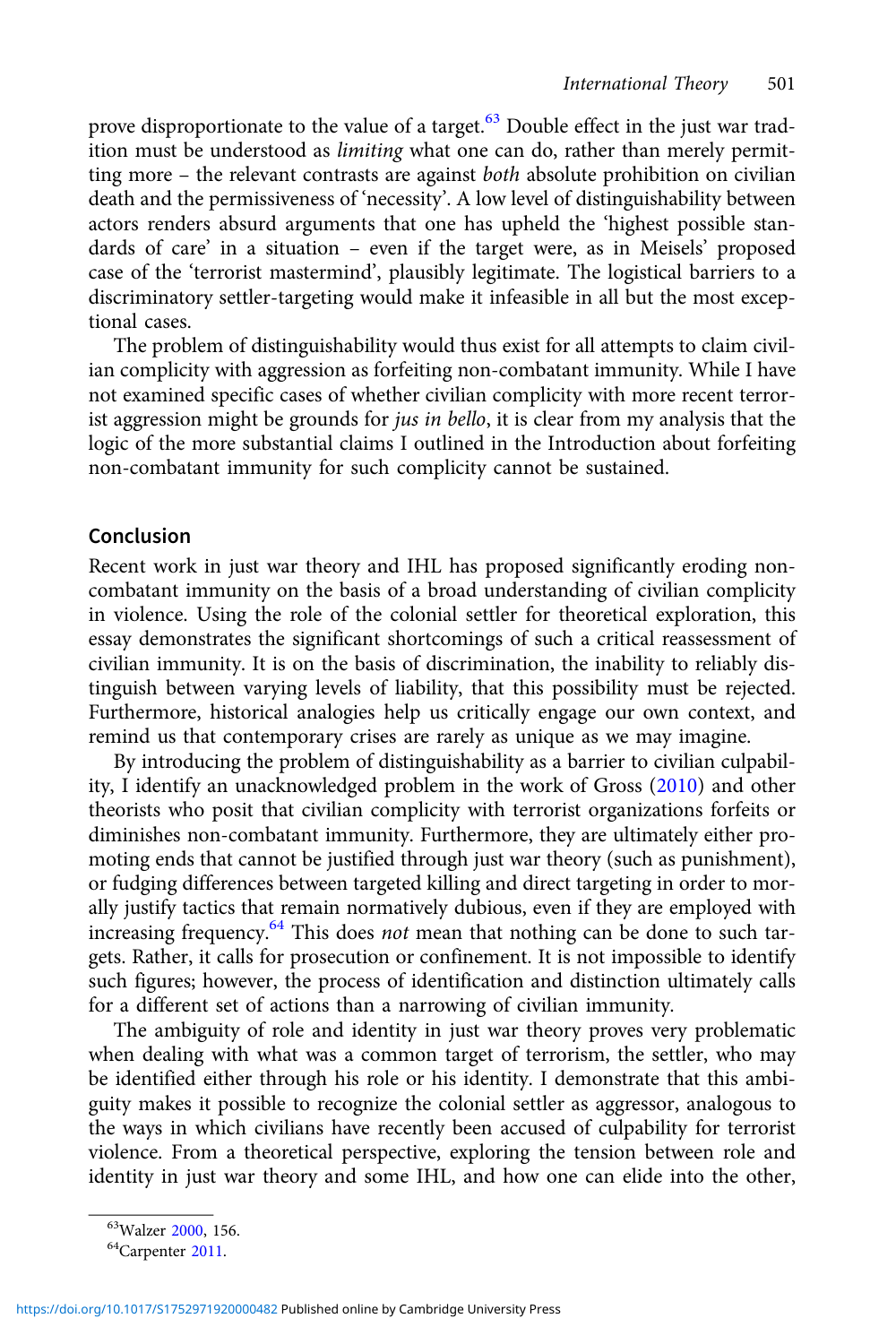helps us to think critically about the ways in which claims of culpability may expand to include broad swathes of the population. Maintaining a narrow understanding of direct participation or effectively bearing arms can help prevent people's identities being classified as threatening, as US drone policy has done by treating all non-child and non-elderly male civilians as themselves suspect.

Politically, by reversing the gun sights and questioning the immunity of Western civilians, this essay works to undermine the instrumental use of just war to legitimate the killing, if not always direct targeting, of non-Western civilians. Claiming just war as a normative language about violence that may challenge Western states' assertions of necessity and right in contemporary conflicts is a larger project, of which this essay is an important first step. In particular, this essay has implications for thinking critically about civilian infrastructure as well as the revisionist analytical approach to just war theory.

It is worth returning to Gross' ([2015\)](#page-21-0) argument about sliding scales, indirect participation, and associated targets. Even though settler colonists are not, in my formulation, legitimate targets, it is possible that infrastructure or institutions associated with settler colonialism might be legitimate targets. When taking the violence of colonialism seriously, the role of land redistribution/homestead offices and other institutions traditionally understood as related to 'civilian life' becomes an important question. In some cases these were government agencies, like the General Land Office in late 19<sup>th</sup> century USA which provided Western 'homesteads' made up of unconquered Indian land to White settlers (conflicts over these homesteads led to the late 19<sup>th</sup> century 'Indian Wars' that redirected a triumphant Union army westward), while in other cases they were chartered corporations like the Hudson Bay Company in Canada.<sup>65</sup> As with other aspects of settler colonialism the disappearance of *de jure* colonial rule did not make these problems disappear. Late  $20<sup>th</sup>$  century and early 21<sup>st</sup> century Maoist guerrillas targeted similar institutions: Sendero Luminoso in Peru and the Communist Party of Nepal (Maoist Centre) both targeted records offices in order to 'erase' the institutionalization of class oppression.<sup>66</sup> There is a *prima facie* plausibility that such institutions would not raise the same distinguishability/discrimination problems that settler targeting ultimately cannot overcome – an office dedicated to seizing indigenous land and redistributing it to settlers is engaged in colonial violence, full stop. Whether such offices should be treated as akin to a munitions factory, in which workers killed in an attack on the factory are legitimate collateral damage, or whether guerrillas would need to forcibly evacuate such offices before destroying them, is actually a difficult question. Future work on the liability of institutions and infrastructure needs to grapple with these problems seriously.

This essay also raises a broader methodological challenge. I start from the premise that a postcolonial approach to ethics and war can uncover and challenge constitutive concepts and assumptions. Analytic/revisionist just war theorists have also probed the problem of 'morally liable non-combatants'<sup>67</sup> and our conclusions about targeting overlap. But in adopting Nagel's 'view from nowhere' the

<sup>&</sup>lt;sup>65</sup>Benjamin Nolan and Adam Dahl brought these two particular agencies to my attention.

 $^{66}$ Marks and Palmer [2005.](#page-21-0)<br> $^{67}$ McMahan [2009.](#page-21-0)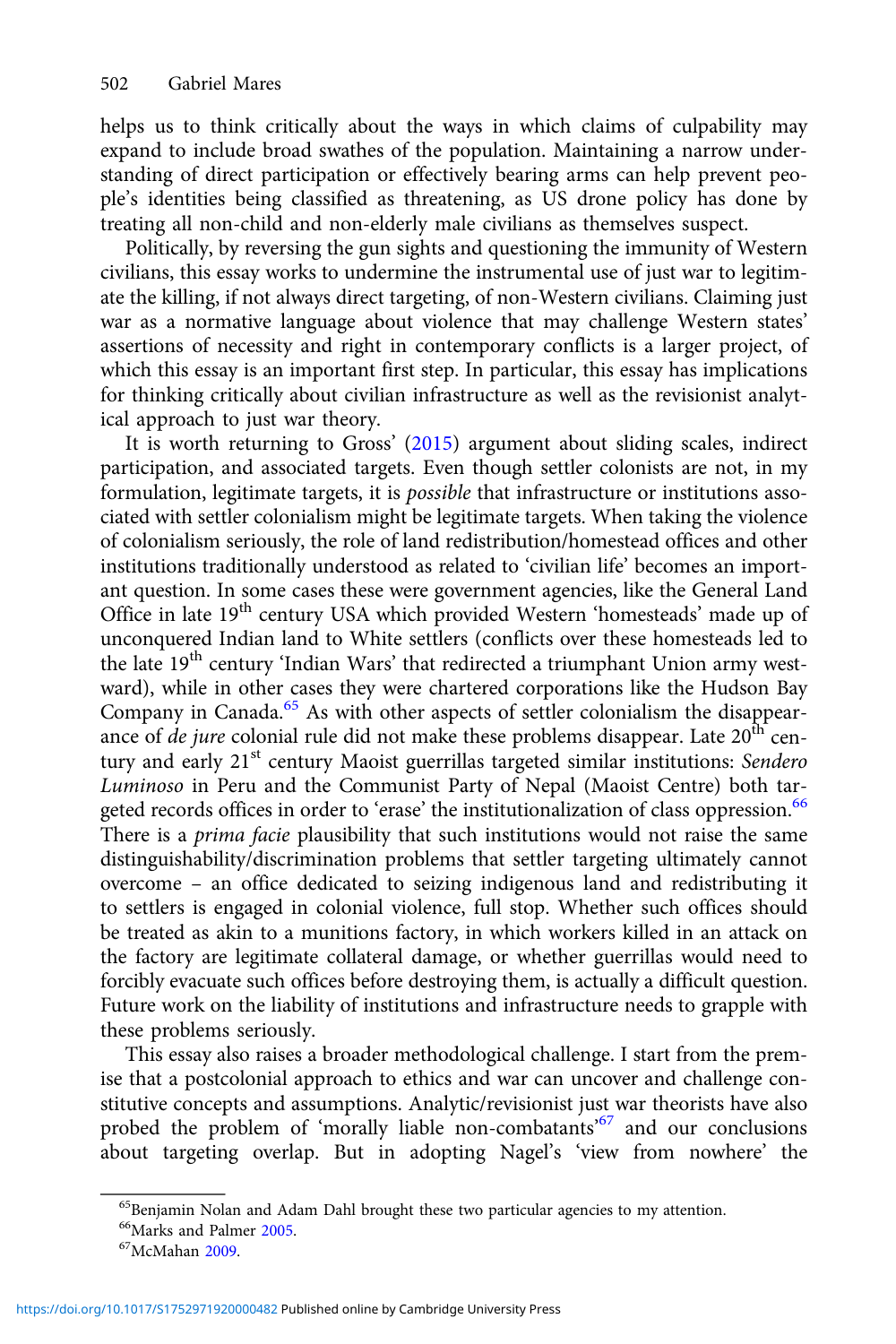<span id="page-20-0"></span>revisionists miss an opportunity to critically probe contexts to uncover the academy's own epistemic biases and blindspots and overlook deep structural oppression. The ability to recognize structural issues and epistemic biases allows one to potentially utilize just war in broader conversations about justice, rather than treating it as a non-ideal ethical system only relevant to narrow questions.<sup>68</sup> Finally, several revisionists disavow any engagement with IHL, instead claiming to focus on the 'deep morality of war'. My argument demonstrates that a postcolonial approach can combine the deeper moral examination of complicity and responsibility the revisionists aspire to with an engaged critique of IHL. These need not be separate endeavors, and indeed separating them simply undermines IHL. For if IHL is morally indefensible, simply pragmatic or a political necessity, then cynical political leaders can declare themselves not bound by IHL, claiming instead to obey a 'deeper' morality of war – as demonstrated by the eagerness with which many political leaders during the War on Terror embraced the neo-imperial formulations of just war.

## References

Akande, Dapo. 2010. "Clearing the Fog of War? The ICRC's Interpretive Guidance on Direct Participation in Hostilities." International & Comparative Law Quarterly 59 (1): 180-92.

- Anghie, Antony. 2005. Imperialism, Sovereignty, and the Making of International Law. Cambridge: Cambridge University Press.
- Asad, Talal. 2007. On Suicide Bombing (The Wellek Library Lectures). New York: Columbia University Press.
- Baron, Ilan Zvi, Jonathan Havercroft Isaac Kamola, Jonneke Koomen, Justin, Murphy, and Alex, Prichard. 2019. "Liberal Pacification and the Phenomenology of Violence." International Studies Quarterly 63 (1): 199–212.
- Benton, Lauren. 2009. A Search for Sovereignty: Law and Geography in European Empires, 1400–1900. Cambridge: Cambridge University Press.
- Blahuta, Jason P. 2013. "Re-Evaluating the status of Noncombatants in Just War Theory and Terrorism." In Routledge Handbook of Ethics and War: Just War Theory in the Twenty First Century, edited by Fritz Allhof et al., 253–64. New York: Routledge.
- Carpenter, Charli. 2011. "Fighting the Laws of War," Foreign Affairs. Accessed 30 March 2016. [https://](https://www.foreignaffairs.com/reviews/review-essay/2011-03-01/fighting-laws-war) [www.foreignaffairs.com/reviews/review-essay/2011-03-01/fighting-laws-war](https://www.foreignaffairs.com/reviews/review-essay/2011-03-01/fighting-laws-war).
- Crawford, Neta C. 2013. "Bugsplat: US Standing Rules of Engagement, International Humanitarian Law, Military Necessity, and Noncombatant Immunity." In Just War: Authority, Tradition, and Practice, edited by Anthony F. Lang et al., 231-49. Washington, DC: Georgetown University Press.

Crenshaw, Martha. 1994. "The Effectiveness of Terrorism in the Algerian War." In Terrorism in Context, edited by Martha Crenshaw, 473–513. University Park, PA: The Pennsylvania State University Press.

- Deane, Herbert. 1966. The Political and Social Ideas of Saint Augustine. New York, Columbia University Press.
- Dill, Janina. 2015. Legitimate Targets? Social Construction, International Law, and US Bombing. Cambridge: Cambridge University Press.
- Dinstein, Yoram. 2004. The Conduct of Hostilities under the Law of Armed Conflict. Cambridge: Cambridge University Press.
- Elshtain, Jean Bethke. 2004. Just War against Terrorism. New York: Vintage Books.

Elshtain, Jean Bethke. 2007. "Terrorism." In The Price of Peace, edited by Charles Reed, and David Ryall, 118–35. Cambridge: Cambridge University Press.

<sup>68</sup>My argument is thus also critical of the Augustinian account of the just war as solely a remedial tool (Deane 1966). Rather, I posit that just war guided by postcolonial concept critique provides insight into structural injustice. However, a thorough engagement with this aspect of the tradition is beyond the scope of this paper.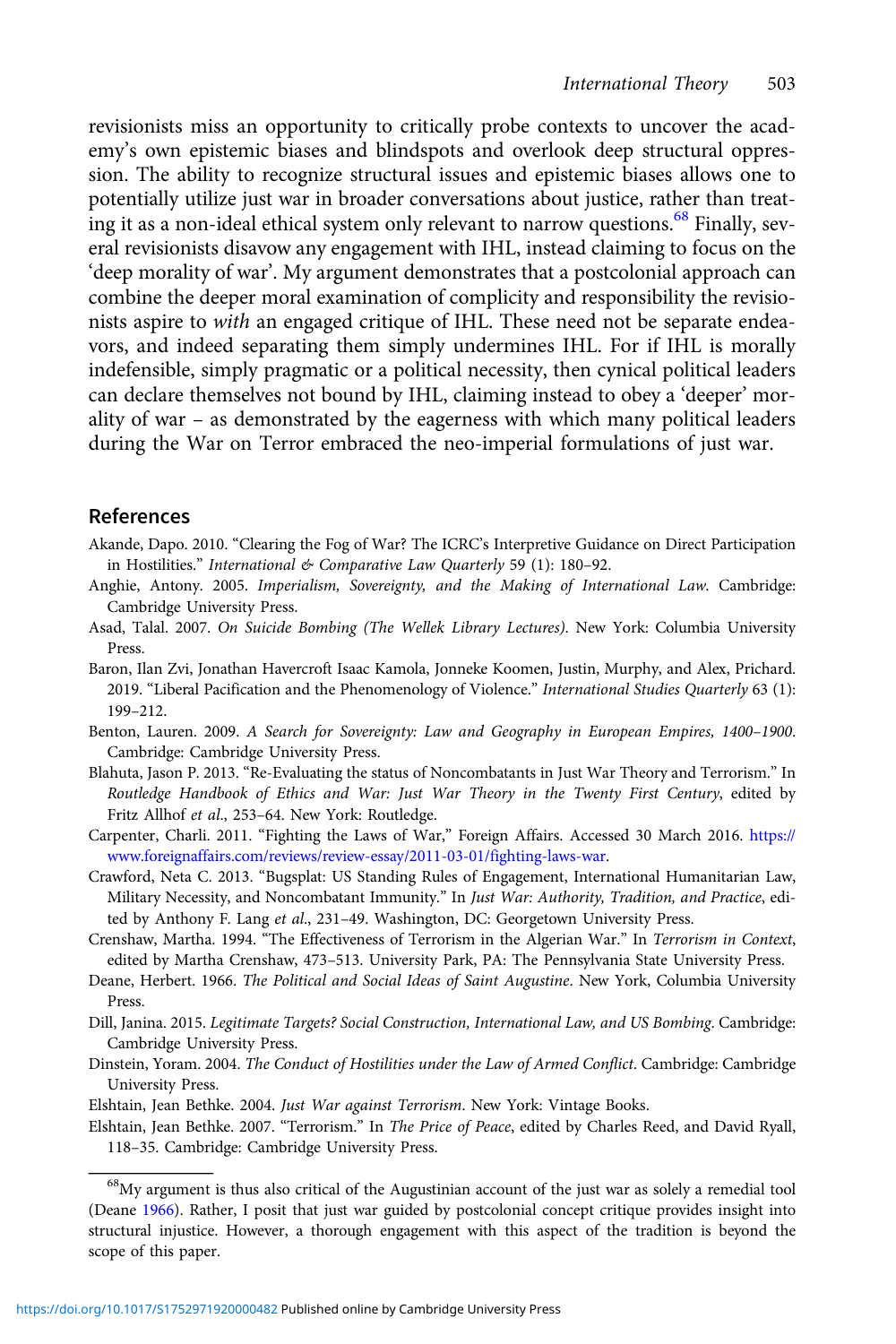- <span id="page-21-0"></span>Etzioni, Amitai. 2016. "Should Israel Flatten Beirut to Destroy Hezbollah's Missiles?" Haaretz. Available at: <http://www.haaretz.com/opinion/.premium-1.703486>. Accessed February 17, 2016.
- Finkelstein, Claire. et al. eds. 2012. Targeted Killings: Law and Morality in an Asymmetrical World. Cambridge: Cambridge University Press.
- Finnemore, Martha. 1999. The Purpose of Intervention: Changing Beliefs about the Use of Force. Ithaca, New York: Cornell University Press.
- Ford, Lisa. 2010. Settler Sovereignty: Jurisdiction and Indigenous People in America and Australia, 1788– 1836. Cambridge: Harvard University Press.
- Gross, Michael L. 2010. Moral Dilemmas of Modern War: Torture, Assassination, and Blackmail in an Age of Asymmetric Conflict. Cambridge: Cambridge University Press.
- Gross, Michael L. 2015. The Ethics of Insurgency: A Critical Guide to Just Guerrilla Warfare. Cambridge: Cambridge University Press.
- International Committee of the Red Cross (ICRC), Protocol Additional to the Geneva Conventions of 12 August 1949, and relating to the Protection of Victims of International Armed Conflicts (Protocol I), 8 June 1977, 1125 UNTS 3, available at: <https://www.refworld.org/docid/3ae6b36b4.html> [accessed 19 September 2020]
- Jensen, Eric Talbot. 2011. "Direct Participation in Hostilities: A Concept Broad Enough for Today's Targeting Decisions." In New Battlefields, Old Laws: Critical Debates on Asymmetric Warfare, edited by William C. Banks, 85–105. New York: Columbia University Press.
- Jervis, Robert. 1976. Perception and Misperception in International Politics. Princeton: Princeton University Press.
- Johnson, James Turner. 1999. Morality and Contemporary Warfare. New Haven: Yale University Press.
- Johnson, James Turner. 2005. The War to Oust Saddam Hussein: Just War and the New Face of Conflict. Washington, DC: Rowman and Littlefield Publishers.
- Kasher, Amos, and Asa Yadlin. 2005. "Military Ethics and Fighting of Terror: An Israeli Perspective." Journal of Military Ethics 4 (1): 3–32.
- Kinsella, Helen M. 2012. The Image before the Weapon: A Critical History of the Distinction Between the Combatant and Civilian. Ithaca: Cornell University Press.
- Lazar, Seth. 2015. Sparing Civilians. Oxford University Press.
- Lu, Catherine. 2018. Justice and Reconciliation in World Politics. Cambridge: Cambridge University Press.
- Mamdani, Mahmood. 1996. Citizen and Subject: Contemporary Africa and the Legacy of Late Colonialism. Princeton: Princeton University Press.
- Marks, Thomas A., and David Scott Palmer. 2005. "Radical Maoist Insurgents and Terrorist Tactics: Comparing Peru and Nepal." Low Intensity Conflict & Law Enforcement 13 (2): 91–116.
- McKeogh, Colm. 2002. Innocent Civilians: The Morality of Killing in War. New York: Palgrave Macmillan. McMahan, Jeff. 2009. Killing in War. Oxford: Oxford Clarendon Press.
- Meisels, Tamar. 2008. The Trouble with Terror: Liberty, Security, and the Responses to Terrorism. Cambridge: Cambridge University Press.
- Melzer, Nils. 2009. "Interpretive Guidance on the Notion of Direct Participation in Hostilities under International Humanitarian Law," Available online [https://www.icrc.org/eng/assets/files/other/icrc-002-](https://www.icrc.org/eng/assets/files/other/icrc-002-0990.pdf) [0990.pdf.](https://www.icrc.org/eng/assets/files/other/icrc-002-0990.pdf) Accessed March 3, 2016.
- Memmi, Albert. 1991. The Colonizer and the Colonized. Boston: Beacon Press. Expanded edition.
- Mercer, Jonathan. 1996. Reputation and International Politics. Ithaca: Cornell University Press.
- Miller, Seumas. 2009. Terrorism and Counter-Terrorism: Ethics and Liberal Democracy. Malden: Wiley-Blackwell.
- Nablusi, Karma. 1999. "Evolving of Civilians and Belligerents: 100 Years after the Hague Peace Conferences." In Civilians in War, edited by Simon Chesterman, 9–24. Boulder, CO: Lynne Rienner Publishers.
- O'Callaghan, Ronan. 2015. Walzer, Just War, and Iraq: Ethics as Response. New York: Routledge.

Orend, Brian. 2006. The Morality of War. Peterborough, Toronto: Broadview Press.

- Orford, Anne. 2003. Reading Humanitarian Intervention: Human Rights and the Use of Force in International Law. Cambridge: Cambridge University Press.
- Primoratz, Igor. 2002. "Michael Walzer's Just War Theory: Some Issues of Responsibility." Ethical Theory and Moral Practice 5: 221–43.
- Sparrow, Robert. 2005. "'Hands up Who Wants to Die?' Primoratz on Responsibility and Civilian Immunity in Wartime." Ethical Theory and Moral Practice 8: 299–319.